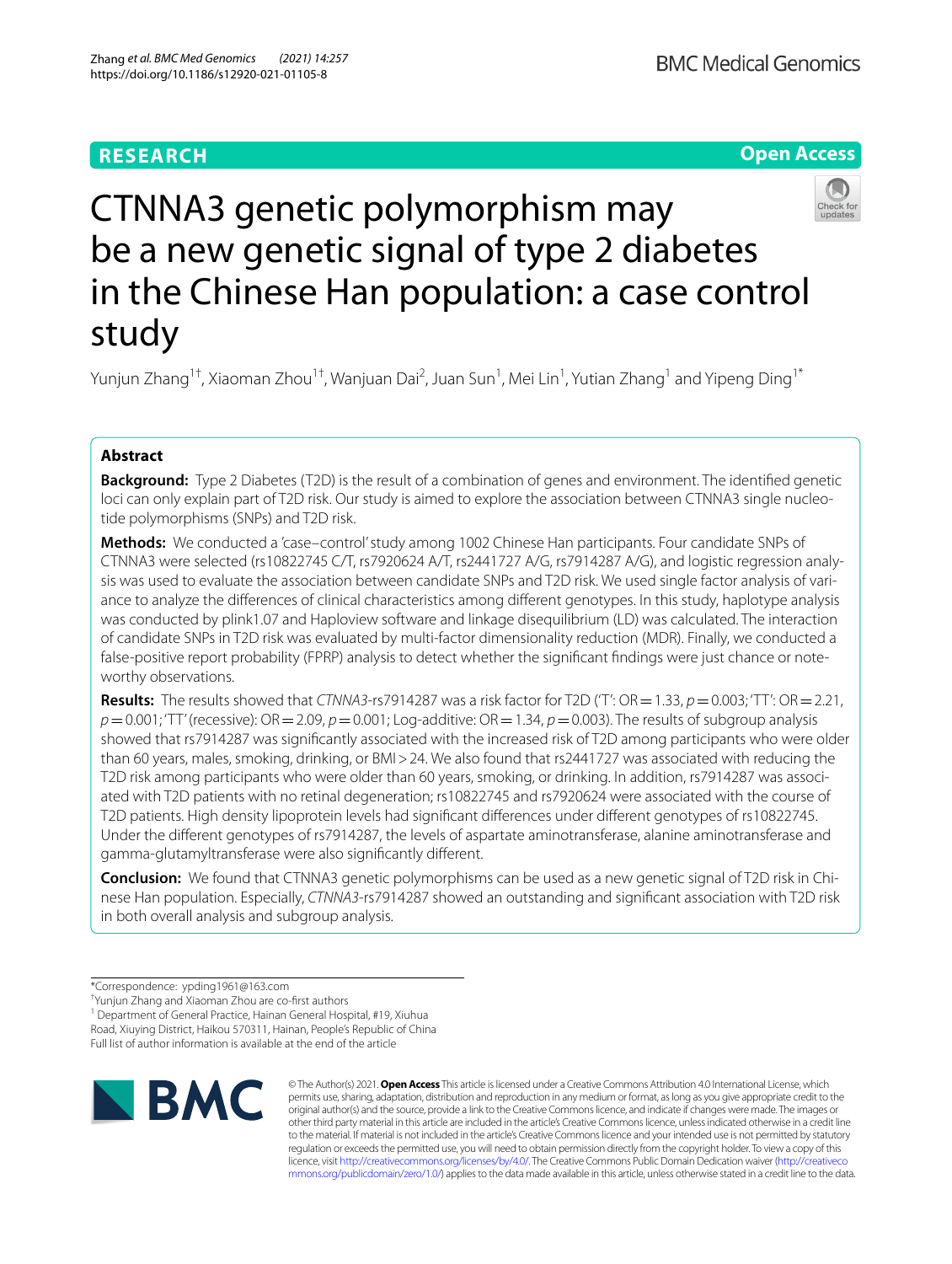**Keywords:** Type 2 diabetes, Case–control study, *CTNNA3*, Single nucleotide polymorphisms

# **Introduction**

Type 2 diabetes (T2D) is non-insulin-dependent diabetes, is a form of diabetes is much more prevalent. The prevalence of T2D is getting higher and higher worldwide. T2D and its complications have reached the level of an epidemic, which has attracted great attention in the feld of scientifc research [\[1\]](#page-11-0). A number of studies have confrmed that T2D is a complex disease afected by multiple factors and is the result of the interaction between genes and the environment  $[1-4]$  $[1-4]$  $[1-4]$ . Evidence from genetic epidemiology indicates that the occurrence of type 2 diabetes has a strong genetic basis  $[5-8]$  $[5-8]$ . In recent years, with the improvement and application of molecular epidemiology or genetic testing technology, some T2D-related genetic loci have been identified one after another  $[9-15]$  $[9-15]$ , but it can only explain the T2D risk among part of population  $[1, 16]$  $[1, 16]$  $[1, 16]$  $[1, 16]$  $[1, 16]$ . Therefore, it is necessary to discover new genetic signals of T2D in different populations, which will provide valuable references for clinical diagnosis and early prevention of T2D.

*CTNNA3* can encode αT-catenin protein and is a member of the α-catenin family of cell–cell adhesion molecules [[17](#page-11-7)]. Chiarella, S. E., et al. have proposed that *CTNNA3* may be the most relevant type of α-catenin in human diseases [[18](#page-11-8)]. In a recent genome-wide association study on Metabolic Syndrome of African Lineage (MetS), single nucleotide polymorphism (SNPs) of *CTNNA3* were reported can be new genetic signals of metabolic syndrome risk. There have been studies have reported that people with MetS have at least a fve-fold increase in the risk of T2D [[19](#page-11-9), [20\]](#page-11-10). But so far, there is no report about the association between *CTNNA3* SNPs and T2D risk.

Therefore, in order to explore the association between *CTNNA3* SNPs and T2D risk, we conducted a 'case–control' study among a total of 1,002 Chinese Han population. We not only conducted an overall analysis, but also divided participants according to the known potential environmental risk factors of T2D for subgroup analysis, such as drinking  $[21]$  $[21]$  $[21]$ , smoking  $[22]$ , age  $[23]$ , etc. Finally, the association between candidate SNPs and T2D risk will be evaluated. Our study will provide data supplement for genetic loci associated with T2D risk in Chinese Han population, and lay a certain theoretical foundation for the individualized prevention and treatment of T2D.

# **Materials and methods**

# **Study subjects**

In this study, a 'case–control' study design was used to analyze the association between SNPs and T2D risk among 1002 participants (501 cases and 501

controls). *Case group*: (1) T2D patients who are outpatients or hospitalized in Hainan General Hospital. (2) Patients who were diagnosed as T2D for the frst time or who have been clearly diagnosed as T2D (Fasting blood glucose (FBG)≥7.0 mmol/L, OGTT 2 h blood glucose $\geq$ 11.1 mmol/L or random blood glucose≥11.1 mmol/L). (3) No history of other complicated diseases (malignant tumors, cardiovascular disease history, etc.). (4) No history of genetic diseases. *Control group*: (1) Healthy individuals undergoing physical examination at the same hospital's health examination center during the same period. (2)  $FBG \leq 6.1$  mmol/L. (3) No complicated chronic diseases, and tumor patients or people with tumor history are excluded. (4) Recruit healthy individuals who match the case group in terms of age and gender (excluding confounding factors caused by diferences in the distribution of exposure factors in the case/ control group).

In this study, questionnaire survey on demographic and epidemiological information among all participants was conducted by a professional doctor. The contents of the questionnaire include gender, height, weight, smoking/ drinking status, whether diabetic patients were accompanied by retinopathy, and the course of T2D. After obtaining the informed consent of all participants, we collected their peripheral blood samples for subsequent DNA extraction. The study was approved by the ethics committee of Hainan General Hospital.

#### **Selection of SNPs**

The specific steps for selecting SNPs are as follows:  $(1)$ We obtained the physical position of the *CTNNA3* on the Chromosome 10: 65,912,457–67,763,637 through the e!GRCh37 database ([http://asia.ensembl.org/Homo\\_sapie](http://asia.ensembl.org/Homo_sapiens/Info/Index) [ns/Info/Index](http://asia.ensembl.org/Homo_sapiens/Info/Index)). In the VCF to PED Converter window ([http://grch37.ensembl.org/Homo\\_sapiens/Tools/Vcfto](http://grch37.ensembl.org/Homo_sapiens/Tools/VcftoPed) [Ped\)](http://grch37.ensembl.org/Homo_sapiens/Tools/VcftoPed), we entered the gene location, selected the CHB and CHS population, and downloaded the ped and info fle for the variations of *CTNNA3*. (2) Then we used Haploview software for quality control (HWE>0.01, MAF>0.05, Min Genotype > 75%, and Tagger  $r^2$  > 0.8) to select tag-SNP. Finally, four SNPs of *CTNNA3* (rs10822745 C/T, rs7920624 A/T, rs2441727 A/G, rs7914287 A/G) were selected for our study.' You can check the revisions from the 'Methods-Selection of SNPs.

# **DNA extraction and genotyping**

DNA extraction and purifcation were performed according to the instructions of the kit (GoldMag Co. Ltd. Xi'an,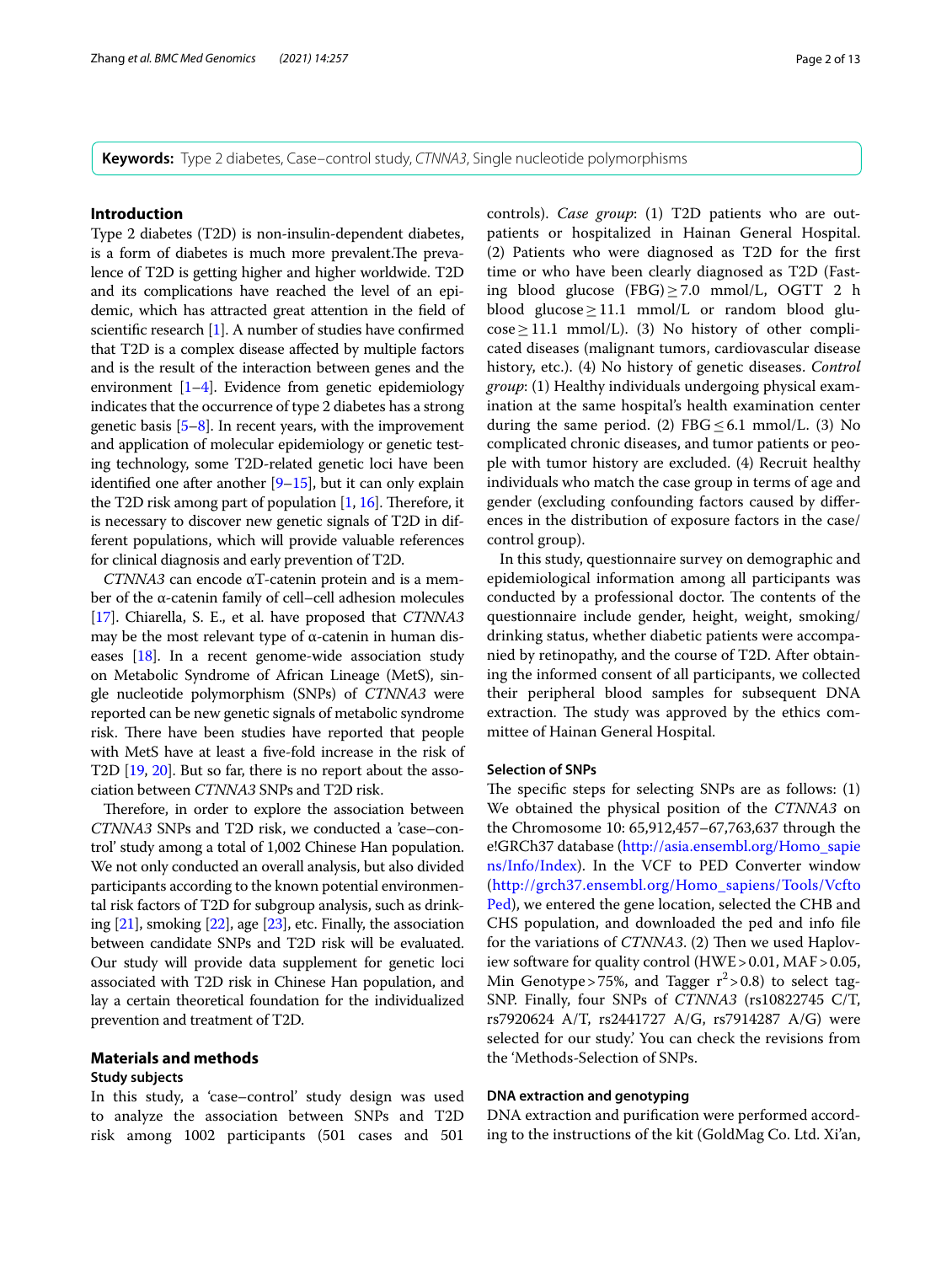China). We store the purifed DNA in an ultra-low temperature refrigerator  $(-80 \degree C)$  until needed in the next experiment. We used MassARRAY Assay Design software to design all primers we need. The genotyping in this study was conducted by the MassARRAY system (Agena, San Diego, CA, USA).

In order to reduce experimental errors and ensure the reliability and repeatability of experimental results, we randomly select 10% of DNA samples for repeatability testing. The repetition rate of experimental results needs to be>99%.

# **Statistical analysis**

The differences in demographic characteristics (age, gender, BMI, etc.) were tested by SPSS version 21.0 software (SPSS, Chicago, IL, USA)  $(\chi^2 \text{ test}/t\text{-test})$ . After testing whether the four candidate genetic loci of CTNNA3 meet Hardy–Weinberg equilibrium (SPSS version 21.0 software), we used logistic regression model to calculate the odds ratio (OR) and 95% confdence interval (CI). Then, according to the value of OR and CI, the association between CTNNA3 candidate SNPs and T2D risk was estimated (OR value represents relative risk;  $OR = 1$ : this factor has no effect on T2D risk; OR< 1: T2D protective factor; OR> 1: T2D risk factor). Using the wild-type allele as a reference, the online tool software plink 1.07 was used to estimate multiple genetic models. The statistical results obtained were adjusted by age and gender, and all tests were twosided tests. In addition, we conducted a false-positive

report probability (FPRP) analysis to detect whether the signifcant fndings were just chance or noteworthy observations [[24\]](#page-11-14). In this study, haplotype analysis was conducted by plink1.07 and Haploview software and linkage disequilibrium (LD) was calculated. Finally, the interaction of candidate SNPs in T2D risk was evaluated by multi-factor dimensionality reduction (MDR).

# **Results**

#### **Sample overview and collection**

There was no genetic relationship among all participants in our study. Among them, the average age of T2D patients was  $59.86 \pm 12.86$  years old, males 359  $(72%)$ , females 142  $(28%)$ . The average age of healthy individuals was  $59.60 \pm 10.09$  years, males 359 (72%), females 142 (28%). The basic demographic and epide-miological information was shown in Table [1.](#page-2-0) There was no statistical diference between the case and the control group in gender ( $p=0.528$ ) or age ( $p=0.714$ ).

### **Genotyping and information about candidate SNPs**

The 4 candidate genetic loci of *CNNTA3* (rs10822745 C/T, rs7920624 A/T, rs2441727 A/G, rs7914287 A/G) were successfully genotyped. As shown in Table [2,](#page-3-0) all candidate SNPs met HWE ( $p > 5\%$ ). The results of HaploReg showed that the candidate SNPs were regulated by a variety of factors, and the specifc factors were detailed in Table [2](#page-3-0).

<span id="page-2-0"></span>**Table 1** Characteristics of patients with type 2 diabetes and healthy individuals

| <b>Characteristics</b>  |                               | Cases         | Control       | P        |
|-------------------------|-------------------------------|---------------|---------------|----------|
|                         |                               | $n = 501$     | $n = 501$     |          |
| Age (years)             | $Mean \pm SD$                 | 59.86 ± 12.86 | 59.60 ± 10.09 | 0.714    |
|                         | >60                           | 240 (48%)     | 262 (52%)     |          |
|                         | $\leq 60$                     | 261 (52%)     | 239 (48%)     |          |
| Gender                  | Male                          | 359 (72%)     | 359 (72%)     | 0.528    |
|                         | Female                        | 142 (28%)     | 142 (28%)     |          |
| Course of disease       | $>$ 10 versus $\leq$ 10 years | 194 (39%)     | 306 (61%)     |          |
| No retinal degeneration | Yes                           | 70 (14%)      |               |          |
|                         | No                            | 240 (48%)     |               |          |
| Smoking                 | Yes                           | 218 (44%)     | 124 (25%)     | 0.593    |
|                         | No                            | 281 (56%)     | 173 (35%)     |          |
| Drinking                | Yes                           | 109 (22%)     | 127 (25%)     | < 0.0001 |
|                         | <b>No</b>                     | 385 (77%)     | 143 (29%)     |          |
| BMI ( $kg/m2$ )         | BMI > 24                      | 239 (48%)     | 187 (37%)     | 0.089    |
|                         | $BM \leq 24$                  | 203 (41%)     | 123 (25%)     |          |

Course of disease: the length of time the case has sufered from T2D (participants are divided by the average of the length of time) BMI, Body mass index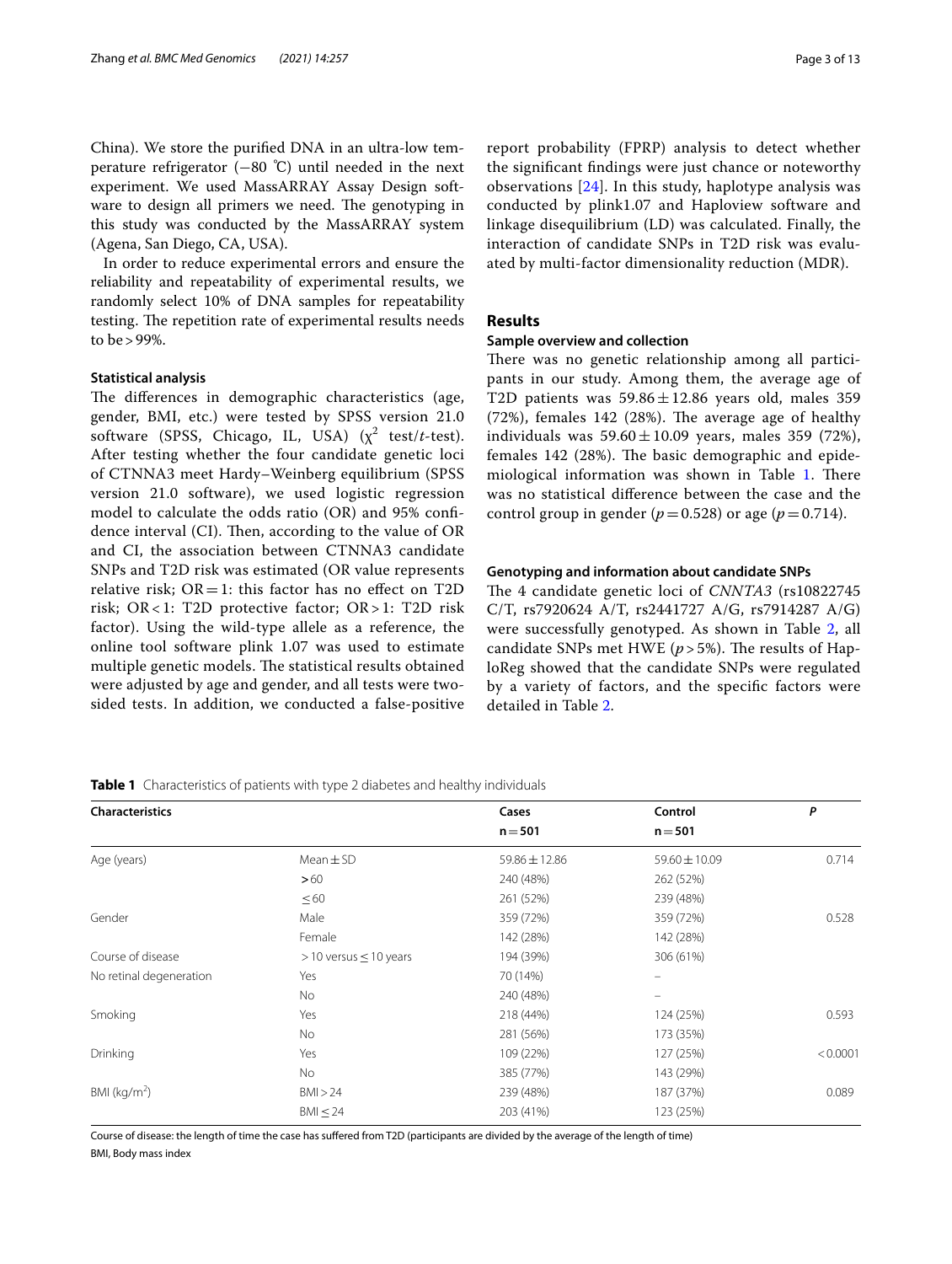| Gene   | SNP ID     | <b>Function</b> | Chr: position | <b>Alleles</b> | <b>MAF</b> |          | <b>HWE</b> | Haploreg 4.1        |
|--------|------------|-----------------|---------------|----------------|------------|----------|------------|---------------------|
|        |            |                 |               | (A/B)          | Cases      | Controls | (P value)  |                     |
| CTNNA3 | rs10822745 | Intronic        | 10:66.194.307 | СЛ             | 0.429      | 0.417    | 0.646      | Motifs changed      |
| CTNNA3 | rs7920624  | Intronic        | 10:66.203.428 | $A/\mathsf{T}$ | 0.488      | 0.498    | 0.929      | Motifs changed      |
| CTNNA3 | rs2441727  | Intronic        | 10:66,465,128 | A/G            | 0.182      | 0.204    | 0.406      | NHGRI/EBI GWAS hits |
| CTNNA3 | rs7914287  | Intronic        | 10:67,590,805 | T/C            | 0.355      | 0.292    | 0.124      | $\qquad \qquad =$   |

<span id="page-3-0"></span>**Table 2** The basic information and HWE about the selected SNPs of *CTNNA3*

HWE, Hardy–Weinberg equilibrium; Alleles (A/B), minor/major allele; SNP, single nucleotide polymorphisms; MAF, minor allele frequency

*p*>0.05 indicates that the genotypes were in Hardy–Weinberg Equilibrium

# **Evaluation of association between candidate SNPs and T2D risk (overall analysis)**

The evaluation results of the association between candidate SNPs and T2D risk (Table [3](#page-4-0)) showed that only *CNNTA3* rs7914287 had a signifcant association with the T2D risk among participants. Specifcally, rs7914287 can signifcantly increase the T2D risk under allele (T vs. C: OR=1.33, CI1.10–1.61, *p*=0.003), homozygous (TT vs. CC: OR=2.21, CI1.41–3.47, *p*=0.001), recessive (TT vs. TC-CC: OR=2.09, CI1.36–3.22, *p*=0.001), and logadditive models (OR = 1.34, CI1.10–1.62,  $p = 0.003$ ). We did not fnd any evidence that the remaining three candidate SNPs were associated with the T2D risk.

# **Evaluation of association between candidate SNPs and T2D risk (subgroup analysis)**

*Age and gender* The results showed (Table [4](#page-5-0)) that *CNNTA3* rs2441727 can signifcantly reduce the T2D risk in participants who were aged  $\leq 60$  years old under multiple genetic models (heterozygote:  $OR = 0.58$ , CI0.39–0.87, *p*=0.008; dominant: OR=0.64, CI0.44– 0.93, *p*=0.021). rs7914287 was not only a risk factor for T2D in participants aged > 60 years old (allele:  $OR = 1.37$ , CI1.06–1.79,  $p = 0.018$ ; homozygote: OR = 2.22, CI1.18– 4.17, *p*=0.013; dominant: OR=1.56, CI1.08–2.25, *p*=0.019; recessive: OR=1.85, CI1.02–3.35, *p*=0.044; log-additive: OR=1.47, CI1.11–1.94, *p*=0.007), but also a risk factor for T2D in participants aged≤60 years old (homozygote: OR=2.71, CI1.36–5.42, *p*=0.005; recessive: OR=2.73, CI1.40–5.32, *p*=0.003; log-additive: OR=1.33, CI1.01–1.75,  $p=0.041$ ). In the gender stratifcation analysis, rs7914287 can signifcantly increase the T2D risk in male participants (Allele:  $OR = 2.33$ , CI1.07– 3.67, *p*=0.012; homozygote: OR=2.20, CI1.29–3.77, *p*=0.004; recessive: OR=2.08, CI1.24–3.49, *p*=0.005; log-additive: OR=2.33, CI1.06–3.67, *p*=0.013).

*Smoking and drinking* The results showed (Table [5\)](#page-6-0) that rs2441727 signifcantly reduced the T2D risk in participants with a history of smoking (heterozygote:  $OR = 0.61$ , CI0.41–0.92,  $p=0.018$ ; dominant: OR=0.65, CI0.44– 0.97,  $p = 0.034$ ). At the same time, rs2441727 reduced the T2D risk in drinking participants under the heterozygous genetic model (heterozygote:  $OR = 0.63$ ,  $CI 0.42-$ 0.94, *p*=0.025). rs7914287 was a risk factor for T2D in smoking (allele:  $OR = 2.36$ ,  $CI 1.01 - 4.82$ ,  $p = 0.023$ ; homozygote: OR=2.50, CI1.18–5.32, *p*=0.017; recessive:  $OR = 2.44$ ,  $CI 1.18 - 5.05$ ,  $p = 0.016$ ) and drinking participants (allele: OR=1.41, CI1.04–2.91, *p*=0.025; homozygote: OR=2.11, CI1.34–5.20, *p*=0.008; recessive: OR = 2.00, CI 1.33-4.77,  $p = 0.008$ ).

*BMI* The results showed (Table [6](#page-7-0)) that rs7914287 was a risk factor for T2D no matter in the participants with BMI $\leq$ 24 or BMI $>$ 24. Specifically, among the participants with BMI $\leq$ 24, rs7914287 can significantly increase the T2D risk under allele ( $OR = 1.57$ , CI1.11– 2.24, *p*=0.011), homozygote (OR=3.66, CI1.43–5.36, *p*=0.007), recessive (OR=2.25, CI1.31–4.07, *p*=0.011), and log-additive genetic models  $(OR=1.60, CI1.12-$ 2.29,  $p = 0.010$ ). Among the participants with BMI > 24, rs7914287 can also signifcantly increase the T2D risk under allele (OR=1.45, CI1.08–1.96, *p*=0.014), homozygote (OR=2.86, CI1.32–6.24, *p*=0.008), recessive (OR = 2.58, CI 1.22–4.47,  $p = 0.014$ ), and log-additive genetic models (OR=1.48, CI1.09–2.01, *p*=0.013).

*No retinal degeneration and course of T2D* The results showed (Table [7](#page-8-0)) that rs7914287 was associated with T2D patients who have no retinal egeneration under multiple genetic models (allele:  $p=0.022$ , homozygote:  $p = 0.004$ , recessive:  $p = 0.003$ , log-additive:  $p = 0.021$ ). We also found that the candidate SNPs associated with the course of T2D were  $rs10822745$  (allele:  $p=0.022$ , homozygote:  $p = 0.017$ , recessive:  $p = 0.027$ , log-additive: *p*=0.023), rs7920624 (allele: *p*=0.030), and rs2441727 (allele:  $p=0.030$ ; heterozygote:  $p=0.001$ ; dominant: *p*=0.001; log-additive: *p*=0.003).

*Diferences in clinical indicators under diferent genotypes* We also evaluated the impact of 4 candidate CTNNA3 SNPs on the level of clinical indicators under different genotypes. The result showed (Table  $8$ ) that high density lipoprotein levels had signifcant diferences under diferent genotypes of CTNNA3 rs10822745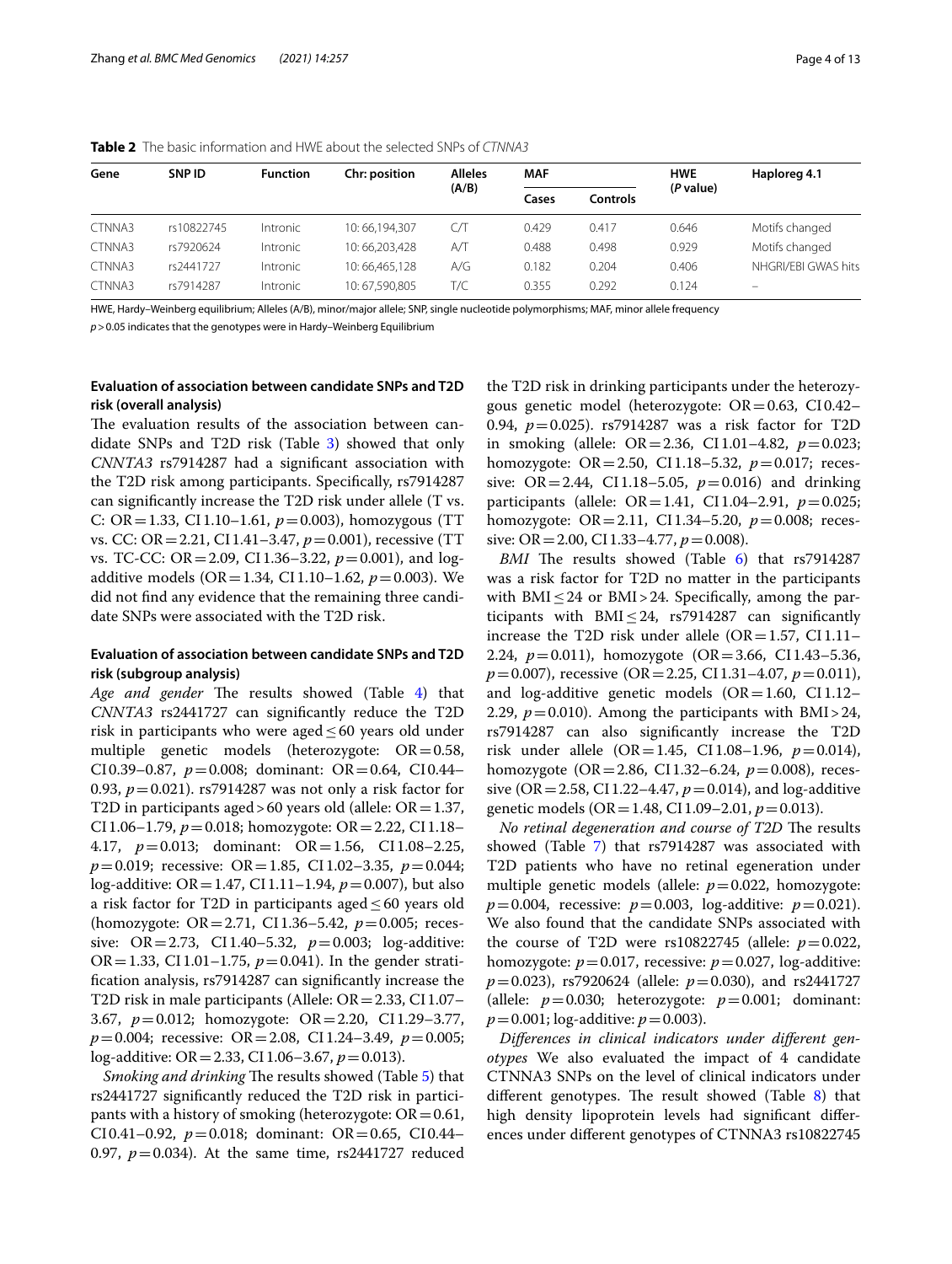| SNP ID     | Model        | Genotype       | Case         | Control      | Adjusted by age and gender |          |
|------------|--------------|----------------|--------------|--------------|----------------------------|----------|
|            |              |                |              |              | OR (95% CI)                | p        |
| rs10822745 | Allele       | $\subset$      | 430 (42.91%) | 417 (41.70%) | $1.05(0.88 - 1.26)$        | 0.582    |
|            |              | T              | 572 (57.09%) | 583 (58.30%) | 1.00                       |          |
|            | Genotype     | CC             | 87 (17.4%)   | 84 (16.8%)   | $1.10(0.76 - 1.59)$        | 0.631    |
|            |              | <b>CT</b>      | 256 (51.1%)  | 249 (49.8%)  | $1.09(0.82 - 1.44)$        | 0.558    |
|            |              | TT             | 158 (31.5%)  | 167 (33.4%)  | 1.00                       |          |
|            | Dominant     | CC-CT          | 343 (68.5%)  | 333 (66.6%)  | $1.09(0.84 - 1.42)$        | 0.528    |
|            |              | TT             | 158 (31.5%)  | 167 (33.4%)  | 1.00                       |          |
|            | Recessive    | CC             | 87 (17.4%)   | 84 (16.8%)   | $1.04(0.75 - 1.45)$        | 0.811    |
|            |              | CT-TT          | 414 (82.6%)  | 416 (83.2%)  | 1.00                       |          |
|            | Log-additive | $\overline{a}$ |              |              | $1.05(0.88 - 1.26)$        | 0.575    |
| rs7920624  | Allele       | Α              | 485 (48.79%) | 498 (49.80%) | $0.96(0.81 - 1.15)$        | 0.653    |
|            |              | T.             | 509 (51.21%) | 502 (50.20%) | 1.00                       |          |
|            | Genotype     | AA             | 110 (22.1%)  | 123 (24.6%)  | $0.91(0.64 - 1.31)$        | 0.623    |
|            |              | AT             | 265 (53.3%)  | 252 (50.4%)  | $1.08(0.80 - 1.46)$        | 0.629    |
|            |              | TT             | 122 (24.6%)  | 125 (25%)    | 1.00                       |          |
|            | Dominant     | AA-AT          | 375 (75.5%)  | 375 (75%)    | $1.02(0.77 - 1.37)$        | 0.872    |
|            |              | TT             | 122 (24.6%)  | 125 (25%)    | 1.00                       |          |
|            | Recessive    | AA             | 110 (22.1%)  | 123 (24.6%)  | $0.87(0.65 - 1.17)$        | 0.349    |
|            |              | AT-TT          | 387 (77.9%)  | 377 (75.4%)  | 1.00                       |          |
|            | Log-additive | $\equiv$       |              |              | $0.96(0.80 - 1.15)$        | 0.637    |
| rs2441727  | Allele       | Α              | 182 (18.16%) | 202 (20.45%) | $0.86(0.69 - 1.08)$        | 0.197    |
|            |              | G              | 820 (81.84%) | 786 (79.55%) | 1.00                       |          |
|            | Genotype     | AA             | 17 (3.4%)    | 17 (3.4%)    | $0.91(0.46 - 1.83)$        | 0.802    |
|            |              | AG             | 148 (29.5%)  | 168 (34%)    | $0.81(0.62 - 1.06)$        | 0.128    |
|            |              | GG             | 336 (67.1%)  | 309 (62.5%)  | 1.00                       |          |
|            | Dominant     | AA-AG          | 165 (32.9%)  | 185 (37.5%)  | $0.82(0.63 - 1.07)$        | 0.137    |
|            |              | GG             | 336 (67.1%)  | 309 (62.5%)  | 1.00                       |          |
|            | Recessive    | AA             | 17 (3.4%)    | 17 (3.4%)    | $0.98(0.49 - 1.95)$        | 0.955    |
|            |              | AG-GG          | 484 (96.6%)  | 477 (96.6%)  | 1.00                       |          |
|            | Log-additive | $\equiv$       |              |              | $0.86(0.69 - 1.08)$        | 0.192    |
| rs7914287  | Allele       | Τ              | 355 (35.50%) | 284 (29.22%) | $1.33(1.10-1.61)$          | $0.003*$ |
|            |              | C              | 645 (64.50%) | 688 (70.78%) | 1.00                       |          |
|            | Genotype     | TT             | 68 (13.6%)   | 34 (7%)      | $2.21(1.41 - 3.47)$        | $0.001*$ |
|            |              | TC             | 219 (43.8%)  | 216 (44.4%)  | $1.12(0.86 - 1.46)$        | 0.389    |
|            |              | CC             | 213 (42.6%)  | 236 (48.6%)  | 1.00                       |          |
|            | Dominant     | TT-TC          | 287 (57.4%)  | 250 (51.4%)  | $1.27(0.99 - 1.63)$        | 0.062    |
|            |              | CC             | 213 (42.6%)  | 236 (48.6%)  | 1.00                       |          |
|            | Recessive    | TT             | 68 (13.6%)   | 34 (7%)      | $2.09(1.36 - 3.22)$        | $0.001*$ |
|            |              | TC-CC          | 432 (86.4%)  | 452 (93%)    | 1.00                       |          |
|            | Log-additive | $\equiv$       | $\equiv$     | $\equiv$     | $1.34(1.10-1.62)$          | $0.003*$ |

<span id="page-4-0"></span>**Table 3** Analysis of the association between susceptibility of type 2 diabetes and single nucleotide polymorphism of *CTNNA3*

SNP, Single nucleotide polymorphisms; OR, odds ratio; CI, Confdence interval

*p*<0.05, bold text and '\*' indicate statistical signifcance

"–" indicates Log-additive model

 $(p=0.013)$ . The level of aspartate aminotransferase  $(p=0.037)$ , alanine aminotransferase  $(p=0.044)$  and gamma-glutamyltransferase ( $p=0.029$ ) also had significant diferences under diferent genotypes of rs7914287.

There was no significant difference between the remaining candidate SNPs and the level of clinical indicators (Additional fle [1](#page-10-0): Table S1).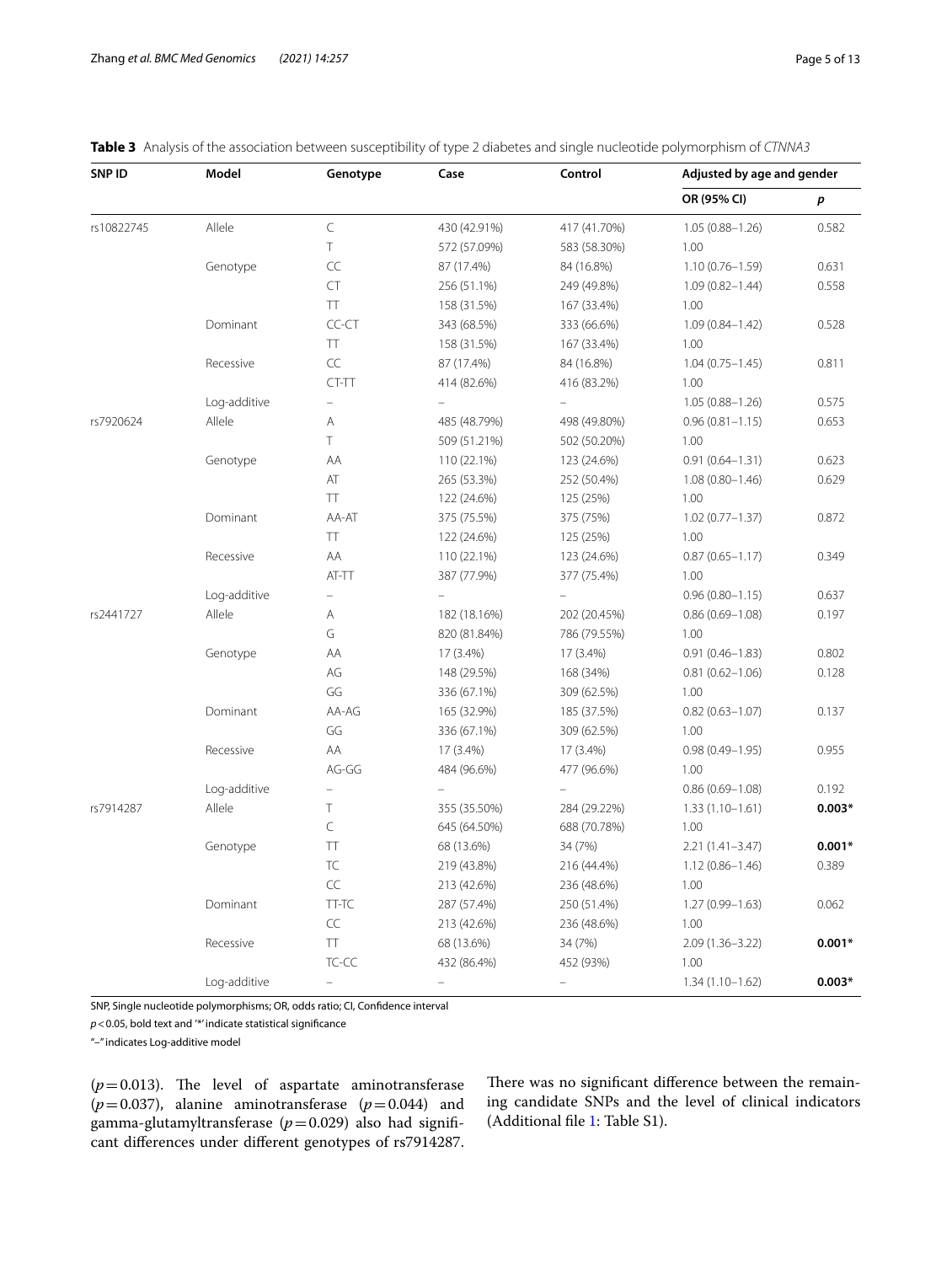<span id="page-5-0"></span>

|  |  | Table 4 The SNPs of CTNNA3 associated with susceptibility of type 2 diabetes in the subgroup tests (age and gender) |  |  |  |  |  |  |  |
|--|--|---------------------------------------------------------------------------------------------------------------------|--|--|--|--|--|--|--|
|--|--|---------------------------------------------------------------------------------------------------------------------|--|--|--|--|--|--|--|

| SNP ID     | Model        | Genotype                  | Age, years                |       |                                                     |          | Gender                                                                                                                |       |                                               |          |
|------------|--------------|---------------------------|---------------------------|-------|-----------------------------------------------------|----------|-----------------------------------------------------------------------------------------------------------------------|-------|-----------------------------------------------|----------|
|            |              |                           | OR (95% CI)               | p     | OR (95% CI)                                         | P        | OR (95% CI)                                                                                                           | p     | OR (95% CI)                                   | p        |
|            |              |                           | $\leq$ 60 (N = 500)       |       | $>60 (N = 502)$                                     |          | Female ( $N = 284$ )                                                                                                  |       | Male ( $N = 718$ )                            |          |
| rs10822745 | Allele       | $\subset$                 | $1.03(0.80 - 1.32)$       | 0.844 | $1.07(0.83 - 1.38)$                                 | 0.587    | $1.09(0.78 - 1.53)$                                                                                                   | 0.600 | $1.04(0.84 - 1.28)$                           | 0.749    |
|            |              | Τ                         | 1.00                      |       | 1.00                                                |          | 1.00                                                                                                                  |       | 1.00                                          |          |
|            | Genotype     | $\subset\subset$          | $1.09(0.65 - 1.85)$       | 0.739 | $1.05(0.61 - 1.79)$                                 | 0.872    | $1.20(0.61 - 2.36)$                                                                                                   | 0.601 | $1.05(0.68 - 1.64)$                           | 0.816    |
|            |              | CT                        | $0.91(0.61 - 1.36)$       | 0.660 | $1.21(0.81 - 1.81)$                                 | 0.348    | $1.08(0.64 - 1.82)$                                                                                                   | 0.775 | $1.09(0.78 - 1.52)$                           | 0.613    |
|            |              | TT                        | 1.00                      |       | 1.00                                                |          | 1.00                                                                                                                  |       | 1.00                                          |          |
|            | Dominant     | CC-CT                     | $0.96(0.65 - 1.40)$       | 0.819 | $1.17(0.8 - 1.71)$                                  | 0.426    | $1.11(0.68 - 1.82)$                                                                                                   | 0.675 | $1.08(0.79 - 1.48)$                           | 0.630    |
|            |              | TT                        | 1.00                      |       | 1.00                                                |          | 1.00                                                                                                                  |       | 1.00                                          |          |
|            | Recessive    | $\subset\subset$          | $1.16(0.73 - 1.84)$       | 0.541 | $0.93(0.58 - 1.51)$                                 | 0.771    | $1.15(0.62 - 2.11)$                                                                                                   | 0.659 | $1.00(0.68 - 1.48)$                           | 0.999    |
|            |              | CT-TT                     | 1.00                      |       | 1.00                                                |          | 1.00                                                                                                                  |       | 1.00                                          |          |
|            | Log-additive | $\equiv$                  | $1.02(0.79 - 1.32)$       | 0.854 | $1.05(0.81 - 1.37)$                                 | 0.699    | $1.09(0.78 - 1.52)$                                                                                                   | 0.601 | $1.04(0.84 - 1.29)$                           | 0.742    |
| rs7920624  | Allele       | Α                         | $1.13(0.88 - 1.45)$       | 0.329 | $1.05(0.82 - 1.35)$                                 | 0.700    | $0.95(0.68 - 1.31)$                                                                                                   | 0.737 | $0.97(0.79 - 1.19)$                           | 0.749    |
|            |              | Τ                         | 1.00                      |       | 1.00                                                |          | 1.00                                                                                                                  |       | 1.00                                          |          |
|            | Genotype     | ΑA                        | $1.28(0.76 - 2.14)$       | 0.350 | $1.09(0.65 - 1.83)$                                 | 0.745    | $0.89(0.46 - 1.73)$                                                                                                   | 0.727 | $0.93(0.60 - 1.42)$                           | 0.720    |
|            |              | AT                        | $1.02(0.65 - 1.59)$       | 0.949 | 1.47 (0.94-2.29)                                    | 0.092    | $1.00(0.57 - 1.76)$                                                                                                   | 1.000 | $1.11(0.78 - 1.59)$                           | 0.567    |
|            |              | TT                        | 1.00                      |       | 1.00                                                |          | 1.00                                                                                                                  |       | 1.00                                          |          |
|            | Dominant     | AA-AT                     | $1.09(0.72 - 1.67)$       | 0.679 | $1.33(0.87 - 2.03)$                                 | 0.183    | $0.96(0.57 - 1.64)$                                                                                                   | 0.890 | $1.05(0.75 - 1.48)$                           | 0.779    |
|            |              | TΤ                        | 1.00                      |       | 1.00                                                |          | 1.00                                                                                                                  |       | 1.00                                          |          |
|            | Recessive    | AA                        | $1.27(0.84 - 1.90)$       | 0.259 | $0.84(0.55 - 1.28)$                                 | 0.411    | $0.89(0.51 - 1.54)$                                                                                                   | 0.673 | $0.86(0.61 - 1.22)$                           | 0.399    |
|            |              | AT-TT                     | 1.00                      |       | 1.00                                                |          | 1.00                                                                                                                  |       | 1.00                                          |          |
|            | Log-additive | $\equiv$                  | $1.14(0.88 - 1.47)$       | 0.336 | $1.04(0.81 - 1.35)$                                 | 0.755    | $0.94(0.68 - 1.32)$                                                                                                   | 0.733 | $0.96(0.78 - 1.19)$                           | 0.733    |
| rs2441727  | Allele       | Α                         | $0.98(0.71 - 1.35)$       | 0.887 | $0.78(0.58 - 1.07)$                                 | 0.122    | $0.89(0.60 - 1.33)$                                                                                                   | 0.581 | $0.85(0.65 - 1.11)$                           | 0.238    |
|            |              | G                         | 1.00                      |       | 1.00                                                |          | 1.00                                                                                                                  |       | 1.00                                          |          |
|            | Genotype     | ΑA                        | $0.46(0.11 - 1.88)$       | 0.281 | $0.73(0.49 - 1.67)$                                 | 0.748    | $0.95(0.36 - 2.03)$                                                                                                   | 0.933 | $0.82(0.33 - 2.06)$                           | 0.677    |
|            |              | AG                        | $0.86(0.43 - 1.26)$       | 0.757 | $0.58(0.39 - 0.87)$                                 | $0.008*$ | $0.80(0.48 - 1.31)$                                                                                                   | 0.371 | $0.82(0.59 - 1.13)$                           | 0.218    |
|            |              | GG                        | 1.00                      |       | 1.00                                                |          | 1.00                                                                                                                  |       | 1.00                                          |          |
|            | Dominant     | AA-AG                     | $0.84(0.70 - 1.48)$       | 0.931 | $0.64(0.44 - 0.93)$                                 | $0.021*$ | $0.83(0.51 - 1.33)$                                                                                                   | 0.433 | $0.82(0.60 - 1.12)$                           | 0.206    |
|            |              | GG                        | 1.00                      |       | 1.00                                                |          | 1.00                                                                                                                  |       | 1.00                                          |          |
|            | Recessive    | AA                        | $0.45(0.11 - 1.84)$       | 0.267 | $0.57(0.60 - 0.76)$                                 | 0.455    | $0.94(0.40 - 1.23)$                                                                                                   | 0.812 | $0.88(0.35 - 2.19)$                           | 0.775    |
|            |              | AG-GG                     | 1.00                      |       | 1.00                                                |          | 1.00                                                                                                                  |       | 1.00                                          |          |
|            | Log-additive | ÷,                        | $0.96(0.68 - 1.36)$       | 0.830 | $0.77(0.57 - 1.05)$                                 | 0.103    | $0.89(0.60 - 1.33)$                                                                                                   | 0.579 | $0.84(0.64 - 1.11)$                           | 0.228    |
| rs7914287  | Allele       | Τ                         | $1.31(1.00 - 1.72)$       | 0.052 | $1.37(1.06 - 1.79)$                                 | $0.018*$ | $1.34(0.94 - 1.90)$                                                                                                   | 0.107 | $2.33(1.07 - 3.67)$                           | $0.012*$ |
|            |              | C                         | 1.00                      |       | 1.00                                                |          | 1.00                                                                                                                  |       | 1.00                                          |          |
|            | Genotype     | ТT                        | 2.71 (1.36-5.42) 0.057    |       | $2.22(1.18 - 4.17)$                                 | $0.013*$ | 2.26 (0.97-5.22) 0.058                                                                                                |       | $2.20(1.29 - 3.77)$                           | $0.004*$ |
|            |              | TC                        |                           |       | $0.99(0.68-1.44)$ $0.952$ $1.43(0.97-2.11)$ $0.070$ |          |                                                                                                                       |       | 1.11 (0.67-1.83) 0.681 1.12 (0.82-1.54) 0.461 |          |
|            |              | $\subset\subset$          | 1.00                      |       | 1.00                                                |          | 1.00                                                                                                                  |       | 1.00                                          |          |
|            | Dominant     | TT-TC                     | $1.18(0.82 - 1.68)$ 0.372 |       | $1.56(1.08 - 2.25)$ 0.019*                          |          | 1.27 (0.79-2.04) 0.330                                                                                                |       | 1.27 (0.95-1.71) 0.113                        |          |
|            |              | $\subset \subset$         | 1.00                      |       | 1.00                                                |          | 1.00                                                                                                                  |       | 1.00                                          |          |
|            | Recessive    | TT.                       | 2.73 (1.40-5.32) 0.120    |       | 1.85 (1.02-3.35) 0.044*                             |          | 2.14 (0.96-4.76) 0.063                                                                                                |       | 2.08 (1.24-3.49) 0.005*                       |          |
|            |              | TC-CC                     | 1.00                      |       | 1.00                                                |          | 1.00                                                                                                                  |       | 1.00                                          |          |
|            | Log-additive | $\alpha = 1$ and $\alpha$ |                           |       |                                                     |          | 1.33 (1.01 - 1.75) 0.064 1.47 (1.11 - 1.94) <b>0.007</b> * 1.35 (0.94 - 1.93) 0.106 2.33 (1.06 - 3.67) <b>0.013</b> * |       |                                               |          |

SNP, Single nucleotide polymorphisms; OR, odds ratio; CI, Confdence interval

*p*<0.05, bold text and '\*' indicate statistical signifcance

"–" indicates Log-additive model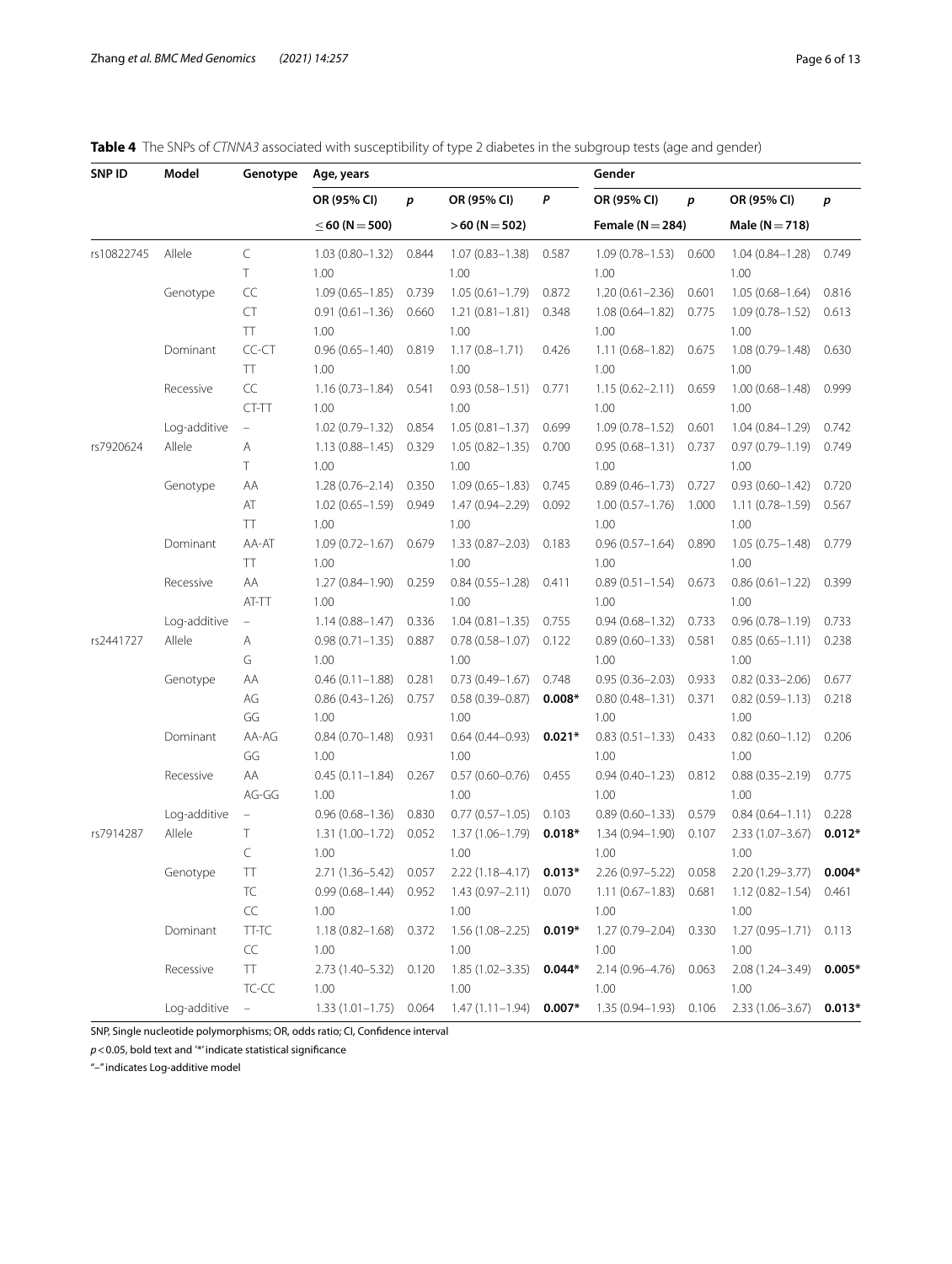<span id="page-6-0"></span>

|  |  |  |  |  |  |  | Table 5 The SNPs of CTNNA3 associated with susceptibility of type 2 diabetes in the subgroup tests (smoking and drinking) |  |
|--|--|--|--|--|--|--|---------------------------------------------------------------------------------------------------------------------------|--|
|--|--|--|--|--|--|--|---------------------------------------------------------------------------------------------------------------------------|--|

| SNP ID     | Model          | Genotype  | Smoking                   |       |                                               |          | <b>Drinking</b>                                                       |       |                                                |          |
|------------|----------------|-----------|---------------------------|-------|-----------------------------------------------|----------|-----------------------------------------------------------------------|-------|------------------------------------------------|----------|
|            |                |           | OR (95% CI)               | p     | OR (95% CI)                                   | p        | OR (95% CI)                                                           | p     | OR (95% CI)                                    | p        |
|            |                |           | $No (N = 454)$            |       | Yes ( $N = 342$ )                             |          | $No (N = 528)$                                                        |       | Yes ( $N = 236$ )                              |          |
| rs10822745 | Allele         | $\subset$ | $0.96(0.70 - 1.31)$       | 0.777 | $1.11(0.85 - 1.46)$                           | 0.447    | $1.13(0.78 - 1.63)$                                                   | 0.524 | $1.05(0.80 - 1.39)$                            | 0.715    |
|            |                | T         | 1.00                      |       | 1.00                                          |          | 1.00                                                                  |       | 1.00                                           |          |
|            | Genotype       | CC        | $0.79(0.40 - 1.56)$       | 0.500 | $1.26(0.73 - 2.17)$                           | 0.407    | $1.26(0.57 - 2.76)$                                                   | 0.568 | $0.98(0.57 - 1.69)$                            | 0.954    |
|            |                | CT        | $1.25(0.76 - 2.05)$       | 0.377 | $1.11(0.72 - 1.71)$                           | 0.628    | $1.21(0.68 - 2.14)$                                                   | 0.518 | $1.43(0.93 - 2.21)$                            | 0.107    |
|            |                | TT        | 1.00                      |       | 1.00                                          |          | 1.00                                                                  |       | 1.00                                           |          |
|            | Dominant       | CC-CT     | $1.13(0.70 - 1.8)$        | 0.619 | $1.15(0.77 - 1.73)$                           | 0.488    | $1.22(0.71 - 2.11)$ 0.476                                             |       | 1.28 (0.86-1.91) 0.230                         |          |
|            |                | TT        | 1.00                      |       | 1.00                                          |          | 1.00                                                                  |       | 1.00                                           |          |
|            | Recessive      | CC        | $0.69(0.38 - 1.27)$       | 0.233 | $1.18(0.73 - 1.91)$                           | 0.496    | $1.12(0.55 - 2.27)$                                                   | 0.750 | $0.80(0.50 - 1.30)$                            | 0.375    |
|            |                | CT-TT     | 1.00                      |       | 1.00                                          |          | 1.00                                                                  |       | 1.00                                           |          |
|            | Log-additive   | $\equiv$  | $0.95(0.68 - 1.33)$       | 0.773 | $1.12(0.86 - 1.46)$                           | 0.403    | $1.14(0.78 - 1.66)$                                                   | 0.505 | $1.05(0.79 - 1.37)$                            | 0.753    |
| rs7920624  | Allele         | Α         | $1.01(0.74 - 1.39)$       | 0.931 | $0.95(0.73 - 1.25)$                           | 0.733    | $1.10(0.77-1.59)$ 0.598                                               |       | $0.99(0.75 - 1.29)$                            | 0.921    |
|            |                | T         | 1.00                      |       | 1.00                                          |          | 1.00                                                                  |       | 1.00                                           |          |
|            | Genotype       | AA        | $1.03(0.54 - 1.97)$ 0.918 |       | $0.89(0.52 - 1.51)$                           | 0.659    | $1.23(0.60 - 2.53)$                                                   | 0.574 | $0.97(0.56 - 1.65)$                            | 0.899    |
|            |                | AT        | $1.52(0.88 - 2.63)$       | 0.131 | $1.02(0.65 - 1.60)$                           | 0.943    | 1.36 (0.73-2.55) 0.334                                                |       | $1.37(0.86 - 2.19)$                            | 0.182    |
|            |                | TT        | 1.00                      |       | 1.00                                          |          | 1.00                                                                  |       | 1.00                                           |          |
|            | Dominant       | AA-AT     | $1.36(0.81 - 2.27)$       | 0.249 | $0.97(0.63 - 1.49)$                           | 0.898    | $1.31(0.73 - 2.36)$                                                   | 0.361 | $1.22(0.79 - 1.89)$                            | 0.363    |
|            |                | TT        | 1.00                      |       | 1.00                                          |          | 1.00                                                                  |       | 1.00                                           |          |
|            | Recessive      | AA        | $0.77(0.46 - 1.31)$       | 0.342 | $0.88(0.56 - 1.37)$                           | 0.567    | $1.01(0.56 - 1.83)$                                                   | 0.978 | $0.78(0.50 - 1.23)$                            | 0.286    |
|            |                | AT-TT     | 1.00                      |       | 1.00                                          |          | 1.00                                                                  |       | 1.00                                           |          |
|            | Log-additive   | $\equiv$  | $1.02(0.74 - 1.42)$       | 0.892 | $0.94(0.72 - 1.23)$                           | 0.674    | $1.11(0.78 - 1.59)$                                                   | 0.563 | $0.99(0.75 - 1.31)$                            | 0.937    |
| rs2441727  | Allele         | Α         | $1.01(0.67 - 1.53)$       | 0.953 | $0.79(0.56 - 1.10)$                           | 0.154    | $0.97(0.62 - 1.51)$                                                   | 0.896 | $0.80(0.57 - 1.12)$                            | 0.191    |
|            |                | G         | 1.00                      |       | 1.00                                          |          | 1.00                                                                  |       | 1.00                                           |          |
|            | Genotype       | ΑA        | $3.08(0.36 - 6.41)$       | 0.305 | $1.32(0.41 - 4.29)$                           | 0.645    | $0.67(0.15 - 2.95)$                                                   | 0.599 | $2.60(0.57 - 5.82)$                            | 0.215    |
|            |                | AG        | $0.88(0.55 - 1.42)$       | 0.607 | $0.61(0.41 - 0.92)$                           | $0.018*$ | $1.08(0.63 - 1.87)$                                                   | 0.778 | $0.63(0.42 - 0.94)$                            | $0.025*$ |
|            |                | GG        | 1.00                      |       | 1.00                                          |          | 1.00                                                                  |       | 1.00                                           |          |
|            | Dominant       | AA-AG     | $0.94(0.58 - 1.50)$       | 0.780 | $0.65(0.44 - 0.97)$                           | $0.034*$ | $1.04(0.61 - 1.76)$                                                   | 0.892 | $0.69(0.46 - 1.03)$                            | 0.071    |
|            |                | GG        | 1.00                      |       | 1.00                                          |          | 1.00                                                                  |       | 1.00                                           |          |
|            | Recessive      | AA        | $0.82(0.38 - 1.34)$       | 0.287 | $0.57(0.49 - 1.06)$                           | 0.448    | $0.65(0.15 - 2.83)$                                                   | 0.570 | $0.27(0.68 - 1.83)$                            | 0.144    |
|            |                | AG-GG     | 1.00                      |       | 1.00                                          |          | 1.00                                                                  |       | 1.00                                           |          |
|            | Log-additive   | $\equiv$  | $0.93(0.66 - 1.55)$       | 0.963 | $0.75(0.54 - 1.06)$                           | 0.108    | $0.98(0.62 - 1.56)$                                                   | 0.947 | $0.83(0.58 - 1.17)$                            | 0.281    |
| rs7914287  | Allele         | Т         | $1.36(0.97 - 1.91)$       | 0.078 | $2.36(1.01 - 4.82)$                           | $0.023*$ | $1.20(0.81 - 1.77)$                                                   | 0.368 | $1.41(1.04 - 2.91)$                            | $0.025*$ |
|            |                | C         | 1.00                      |       | 1.00                                          |          | 1.00                                                                  |       | 1.00                                           |          |
|            | Genotype       | ТT        | 1.91 (0.87-4.21) 0.109    |       | 2.50 (1.18-5.32)                              | $0.017*$ | 1.33 (0.55-3.20) 0.527                                                |       | 2.11 (1.34–5.20)                               | $0.008*$ |
|            |                | TC        |                           |       | 1.29 (0.80-2.07) 0.302 1.06 (0.71-1.58) 0.788 |          |                                                                       |       | 1.21 (0.70-2.09) 0.501 1.08 (0.72-1.62) 0.721  |          |
|            |                | CC        | 1.00                      |       | 1.00                                          |          | 1.00                                                                  |       | 1.00                                           |          |
|            | Dominant       | TT-TC     |                           |       | 1.39 (0.89-2.19) 0.152 1.23 (0.83-1.81) 0.299 |          | 1.23 (0.73-2.07) 0.436                                                |       | 1.28 (0.86-1.90) 0.219                         |          |
|            |                | CC        | 1.00                      |       | 1.00                                          |          | 1.00                                                                  |       | 1.00                                           |          |
|            | Recessive      | TT.       |                           |       |                                               |          | 1.69 (0.79-3.60) 0.175 2.44 (1.18-5.05) 0.016* 1.21 (0.52-2.79) 0.655 |       | $2.00(1.33 - 4.77)$ 0.008*                     |          |
|            |                | $TC-CC$   | 1.00                      |       | 1.00                                          |          | 1.00                                                                  |       | 1.00                                           |          |
|            | Log-additive – |           |                           |       | 1.35 (0.96-1.89) 0.089 1.34 (0.99-1.80) 0.055 |          |                                                                       |       | 1.17 (0.79-1.73) 0.428 1.41 (1.04-1.91) 0.027* |          |

OR, odds ratio; CI, confdence interval

*p*<0.05, bold text and '\*' indicate statistical signifcance

"–" indicates Log-additive model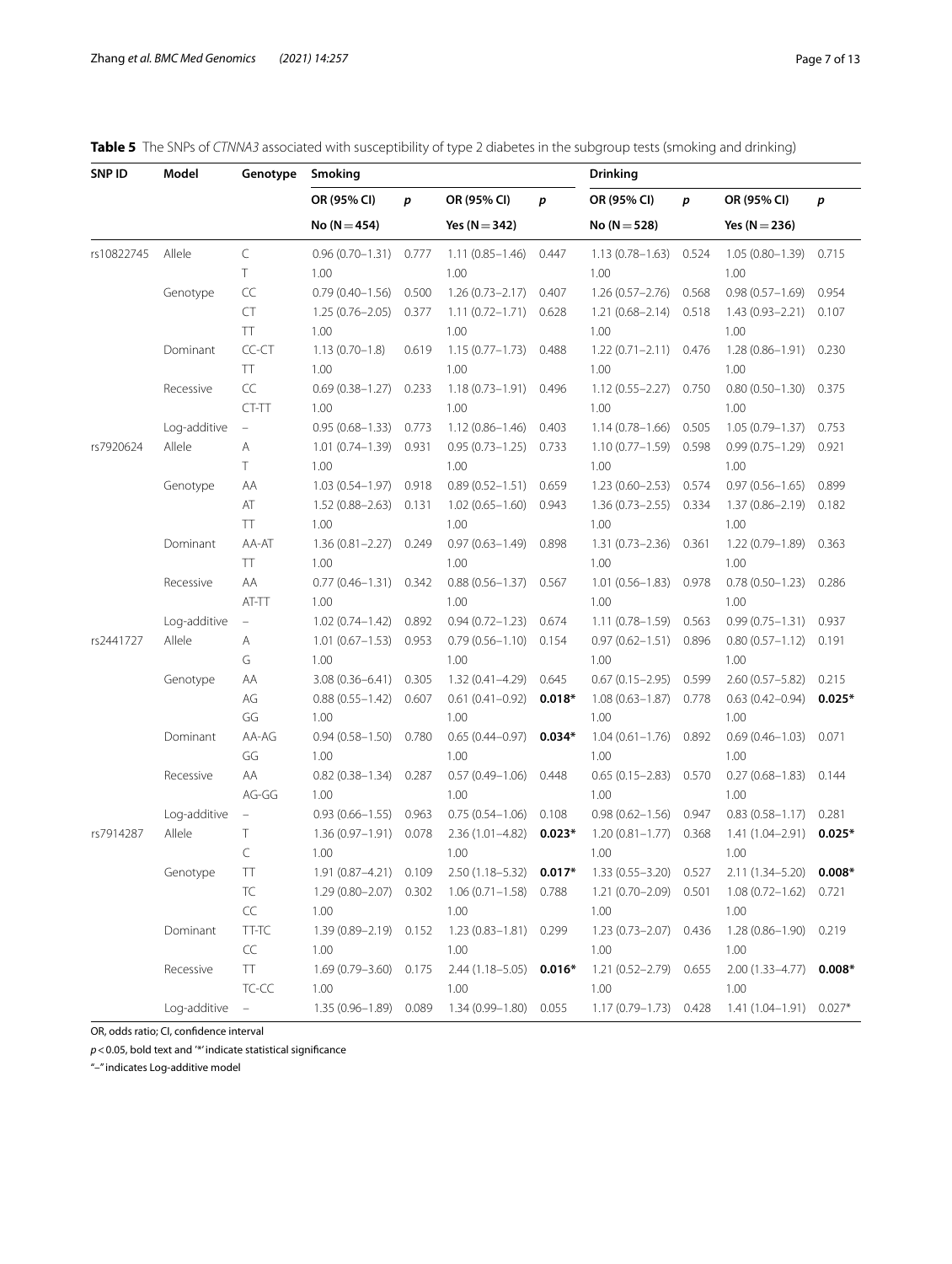| SNP ID     | Model        | Genotype  | <b>BMI</b>          |                  |                     |          |
|------------|--------------|-----------|---------------------|------------------|---------------------|----------|
|            |              |           | OR (95% CI)         | $\boldsymbol{p}$ | OR (95% CI)         | p        |
|            |              |           | $<$ 24 (N = 326)    |                  | $>$ 24 (N = 426)    |          |
| rs10822745 | Allele       | C/T       | $1.12(0.81 - 1.54)$ | 0.499            | $0.89(0.68 - 1.17)$ | 0.415    |
|            | Homozygote   | CC/TT     | $1.43(0.69 - 2.95)$ | 0.332            | $0.77(0.44 - 1.37)$ | 0.375    |
|            | Heterozygote | <b>CT</b> | $0.95(0.58 - 1.56)$ | 0.839            | $1.06(0.68 - 1.67)$ | 0.793    |
|            | Dominant     | CC-CT/TT  | $1.04(0.64 - 1.67)$ | 0.881            | $0.97(0.63 - 1.50)$ | 0.905    |
|            | Recessive    | CC/CT-TT  | $1.48(0.77 - 2.85)$ | 0.244            | $0.74(0.45 - 1.22)$ | 0.237    |
|            | Log-additive |           | $1.13(0.81 - 1.59)$ | 0.465            | $0.90(0.68 - 1.19)$ | 0.448    |
| rs7920624  | Allele       | A/T       | $1.05(0.76 - 1.44)$ | 0.763            | $1.12(0.85 - 1.47)$ | 0.430    |
|            | Homozygote   | AA/TT     | $1.13(0.56 - 2.26)$ | 0.733            | $1.25(0.72 - 2.17)$ | 0.422    |
|            | Heterozygote | AT        | $1.16(0.66 - 2.04)$ | 0.610            | $1.28(0.81 - 2.02)$ | 0.294    |
|            | Dominant     | AA-AT/TT  | $1.15(0.67 - 1.99)$ | 0.613            | $1.27(0.83 - 1.95)$ | 0.276    |
|            | Recessive    | AA/AT-TT  | $1.01(0.58 - 1.77)$ | 0.963            | $1.07(0.67 - 1.72)$ | 0.765    |
|            | Log-additive |           | $1.06(0.75 - 1.51)$ | 0.727            | $1.13(0.86 - 1.49)$ | 0.385    |
| rs2441727  | Allele       | A/G       | $0.72(0.48 - 1.08)$ | 0.115            | $1.00(0.70 - 1.41)$ | 0.993    |
|            | Homozygote   | AA/GG     | $1.10(0.19 - 6.24)$ | 0.913            | $1.32(0.32 - 5.51)$ | 0.705    |
|            | Heterozygote | AG/GG     | $0.64(0.39 - 1.03)$ | 0.068            | $0.96(0.63 - 1.45)$ | 0.829    |
|            | Dominant     | AA-AG/GG  | $0.66(0.41 - 1.06)$ | 0.082            | $0.97(0.65 - 1.46)$ | 0.896    |
|            | Recessive    | AA/AG-GG  | $1.30(0.23 - 7.31)$ | 0.765            | $1.34(0.32 - 5.56)$ | 0.689    |
|            | Log-additive |           | $1.16(0.77 - 1.74)$ | 0.484            | $1.00(0.69 - 1.45)$ | 0.991    |
| rs7914287  | Allele       | T/C       | $1.57(1.11 - 2.24)$ | 0.072            | $1.45(1.08 - 1.96)$ | $0.014*$ |
|            | Homozygote   | TT/CC     | $3.66(1.43 - 5.36)$ | 0.120            | $2.86(1.32 - 6.24)$ | $0.008*$ |
|            | Heterozygote | TC/CC     | $1.27(0.79 - 2.06)$ | 0.325            | $1.24(0.82 - 1.88)$ | 0.302    |
|            | Dominant     | TT-TC/CC  | $1.52(0.96 - 2.42)$ | 0.073            | $1.42(0.96 - 2.11)$ | 0.080    |
|            | Recessive    | TT/TC-CC  | $2.25(1.31 - 4.07)$ | 0.093            | 2.58 (1.22-4.47)    | $0.014*$ |
|            | Log-additive |           | $1.60(1.12 - 2.29)$ | 0.110            | 1.48 (1.09-2.01)    | $0.013*$ |

<span id="page-7-0"></span>

|  | Table 6 The SNPs of CTNNA3 associated with susceptibility of type 2 diabetes in the subgroup tests (BMI) |  |  |  |
|--|----------------------------------------------------------------------------------------------------------|--|--|--|
|--|----------------------------------------------------------------------------------------------------------|--|--|--|

OR, odds ratio; CI, confdence interval

*p*<0.05, bold text and '\*' indicate statistical signifcance

"–" indicates Log-additive model

# **FPRP analysis**

The results of FPRP analysis showed that (Additional fle [2](#page-10-1): Table S2) the association between *CTNNA3* rs7914287 and T2D risk in drinking participants was not noteworthy at the prior probability level of 0.25 and FPRP threshold of 0.2. The FPRP of the remaining signifcant results were all less than 0.2, which means that these positive results were noteworthy.

# **LD and haplotype analysis**

The results of linkage disequilibrium and haplotype analysis of *CTNNA3* polymorphism showed (Fig. [1\)](#page-9-1): there is an LD block (D'=0.968,  $R^2$ =0.665) composed of 2 SNPs (rs10822745 and rs7920624). However, logistic regression results showed that there was no statistically signifcant diference among the *CTNNA3* haplotype frequencies in the cases and controls (Additional fle [3:](#page-10-2) Table S3).

#### **Analysis of MDR**

We used MDR to analyze and predict the interaction between SNP-SNP. Figure [2](#page-10-3) was dendrogram analysis of SNP-SNP interaction. The color in the figure represents whether the efect of SNP-SNP on T2D risk is synergistic or redundant. The color in the figure represents whether the efect of SNP-SNP on T2D risk is synergistic or redundant. The blue line in the dendrogram indicates that candidate SNPs have a redundant role in regulating T2D risk (Fig.  $2$ ). The results (Table [9\)](#page-10-4) showed that the four loci models (rs10822745, rs7920624, rs2441727, rs7914287) have the highest test accuracy. However, considering the small sample size, the rs7920624 and rs2441727 two-site model was regard as the overall best model, with a test accuracy of 0.541 and a good CVC (9/10).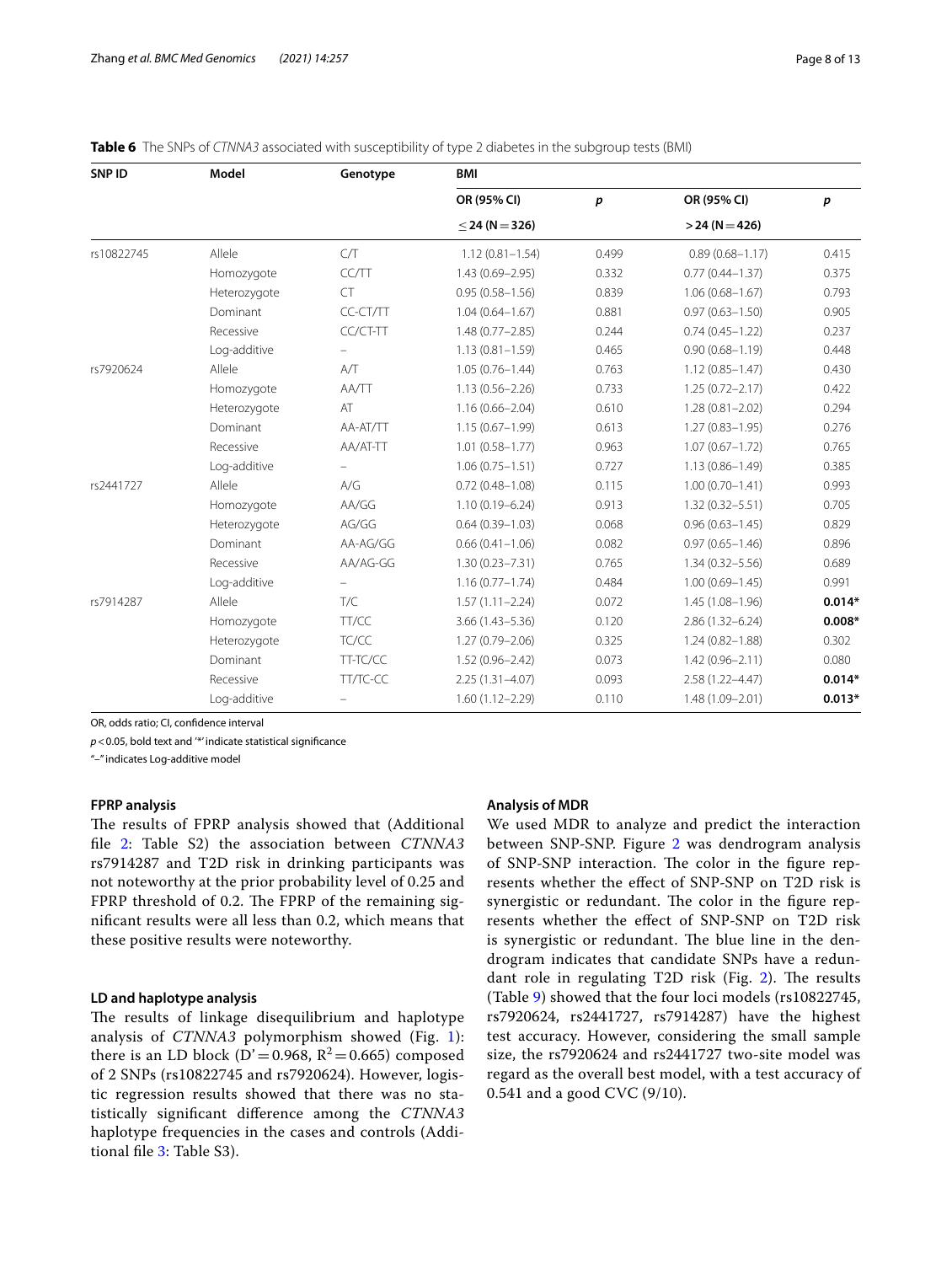| SNP ID     | Model        | Genotype          | No retinal degeneration<br>(No retinal degeneration in cases<br>$vs. <$ control)<br>$(N = 741)$ |                  | Course of type 2 diabetes (>10<br>vs. $\leq$ 10 years)<br>$(N = 500)$ |                  |  |
|------------|--------------|-------------------|-------------------------------------------------------------------------------------------------|------------------|-----------------------------------------------------------------------|------------------|--|
|            |              |                   | OR (95% CI)                                                                                     | $\boldsymbol{p}$ | OR (95% CI)                                                           | $\boldsymbol{p}$ |  |
| rs10822745 | Allele       | C/T               | $1.07(0.86 - 1.33)$                                                                             | 0.552            | $0.74(0.57 - 0.96)$                                                   | $0.022*$         |  |
|            | Homozygote   | CC/TT             | $1.07(0.66 - 1.72)$                                                                             | 0.795            | $0.49(0.28 - 0.88)$                                                   | $0.017*$         |  |
|            | Heterozygote | <b>CT</b>         | $1.30(0.92 - 1.85)$                                                                             | 0.139            | $0.83(0.55 - 1.25)$                                                   | 0.368            |  |
|            | Dominant     | CC-CT/TT          | $1.24(0.89 - 1.74)$                                                                             | 0.204            | $0.73(0.49 - 1.09)$                                                   | 0.120            |  |
|            | Recessive    | CC/CT-TT          | $0.90(0.59 - 1.38)$                                                                             | 0.631            | $0.55(0.33 - 0.94)$                                                   | $0.027*$         |  |
|            | Log-additive |                   | $1.07(0.86 - 1.35)$                                                                             | 0.540            | $0.73(0.55 - 0.96)$                                                   | $0.023*$         |  |
| rs7920624  | Allele       | A/T               | $0.95(0.76 - 1.18)$                                                                             | 0.647            | $1.33(1.03 - 1.72)$                                                   | $0.030*$         |  |
|            | Homozygote   | AA/TT             | $0.88(0.55 - 1.41)$                                                                             | 0.602            | $1.73(1.00 - 3.01)$                                                   | 0.052            |  |
|            | Heterozygote | AT                | $1.29(0.88 - 1.90)$                                                                             | 0.187            | $1.50(0.94 - 2.40)$                                                   | 0.091            |  |
|            | Dominant     | AA-AT/TT          | $1.16(0.80 - 1.67)$                                                                             | 0.430            | $1.56(1.00 - 2.45)$                                                   | 0.051            |  |
|            | Recessive    | AA/AT-TT          | $0.74(0.50 - 1.08)$                                                                             | 0.118            | $1.30(0.84 - 2.03)$                                                   | 0.238            |  |
|            | Log-additive | $\qquad \qquad -$ | $0.95(0.76 - 1.19)$                                                                             | 0.640            | $1.31(1.00 - 1.73)$                                                   | 0.051            |  |
| rs2441727  | Allele       | A/G               | $0.81(0.61 - 1.08)$                                                                             | 0.152            | $1.33(1.03 - 1.72)$                                                   | $0.030*$         |  |
|            | Homozygote   | AA/GG             | $0.56(0.20 - 1.54)$                                                                             | 0.261            | $0.61(0.22 - 1.68)$                                                   | 0.336            |  |
|            | Heterozygote | AG/GG             | $0.83(0.59 - 1.16)$                                                                             | 0.268            | $0.49(0.32 - 0.76)$                                                   | $0.001*$         |  |
|            | Dominant     | AA-AG/GG          | $0.80(0.58 - 1.11)$                                                                             | 0.188            | $0.50(0.33 - 0.76)$                                                   | $0.001*$         |  |
|            | Recessive    | AA/AG-GG          | $0.59(0.22 - 1.64)$                                                                             | 0.314            | $0.74(0.27 - 2.04)$                                                   | 0.558            |  |
|            | Log-additive |                   | $0.80(0.60 - 1.08)$                                                                             | 0.140            | $0.59(0.41 - 0.84)$                                                   | $0.003*$         |  |
| rs7914287  | Allele       | T/C               | $1.31(1.04 - 1.66)$                                                                             | $0.022*$         | $1.10(0.85 - 1.44)$                                                   | 0.466            |  |
|            | Homozygote   | TT/CC             | 2.20 (1.29-3.75)                                                                                | $0.004*$         | $1.23(0.70 - 2.16)$                                                   | 0.479            |  |
|            | Heterozygote | TC/CC             | $1.07(0.77 - 1.49)$                                                                             | 0.682            | $0.89(0.60 - 1.34)$                                                   | 0.587            |  |
|            | Dominant     | TT-TC/CC          | $1.23(0.90 - 1.68)$                                                                             | 0.200            | $0.97(0.66 - 1.41)$                                                   | 0.859            |  |
|            | Recessive    | TT/TC-CC          | 2.13 (1.28-3.54)                                                                                | $0.003*$         | $1.30(0.76 - 2.21)$                                                   | 0.334            |  |
|            | Log-additive | -                 | $1.32(1.04 - 1.68)$                                                                             | $0.021*$         | $1.05(0.80 - 1.37)$                                                   | 0.721            |  |

<span id="page-8-0"></span>**Table 7** The SNPs of *CTNNA3* associated with susceptibility of type 2 diabetes in the subgroup tests (no retinal degeneration and course of type 2 diabetes)

OR, odds ratio; CI, confdence interval

*p*<0.05, bold text and '\*' indicate statistical signifcance

"–" indicates Log-additive model

# **Discussion**

The incidence of Type 2 diabetes has increased significantly worldwide, and the number of T2D patients in many countries is increasing year by year [\[1](#page-11-0)]. More and more studies have confrmed that genetic factors play an indispensable role in the T2D risk [\[2](#page-11-15)]. More and more eforts are also devoted to improving the status quo of T2D, but there are still some clinical challenges to be overcome. For example, the existing clinical markers are not fully applicable to clinical diagnosis [[25\]](#page-11-16). It was estimated that the genetic signals that have been discovered can only explain 2% of the T2D risk  $[16]$  $[16]$  $[16]$ . Therefore, it is still an arduous and long-term task to discover more genetic polymorphisms related to T2D risk.

There are relatively few studies on the association between *CTNNA3* genetic polymorphisms and diseases. In recent reports, *CTNNA3* single nucleotide polymorphisms in African populations can be used as new genetic signals for MetS, and MetS risk is closely associated with T2D risk  $[19, 20]$  $[19, 20]$  $[19, 20]$ . Our study is the first to explore the association between *CTNNA3* SNPs and T2D risk in Chinese Han population, and we found strong evidence of potential association between them. In general, among the 4 candidate SNPs, only *CTNNA3* rs7914287 was signifcantly associated with T2D risk in the Chinese Han population under allele, homozygous, recessive and log-additive models. It may be a risk factor for T2D. We found no evidence that the remaining three SNPs are associated with T2D risk among participants.

Type 2 diabetes is most common in the elderly, but due to lack of physical activity and healthy eating habits [[26–](#page-11-17)[28\]](#page-11-18), there are more and more obese patients among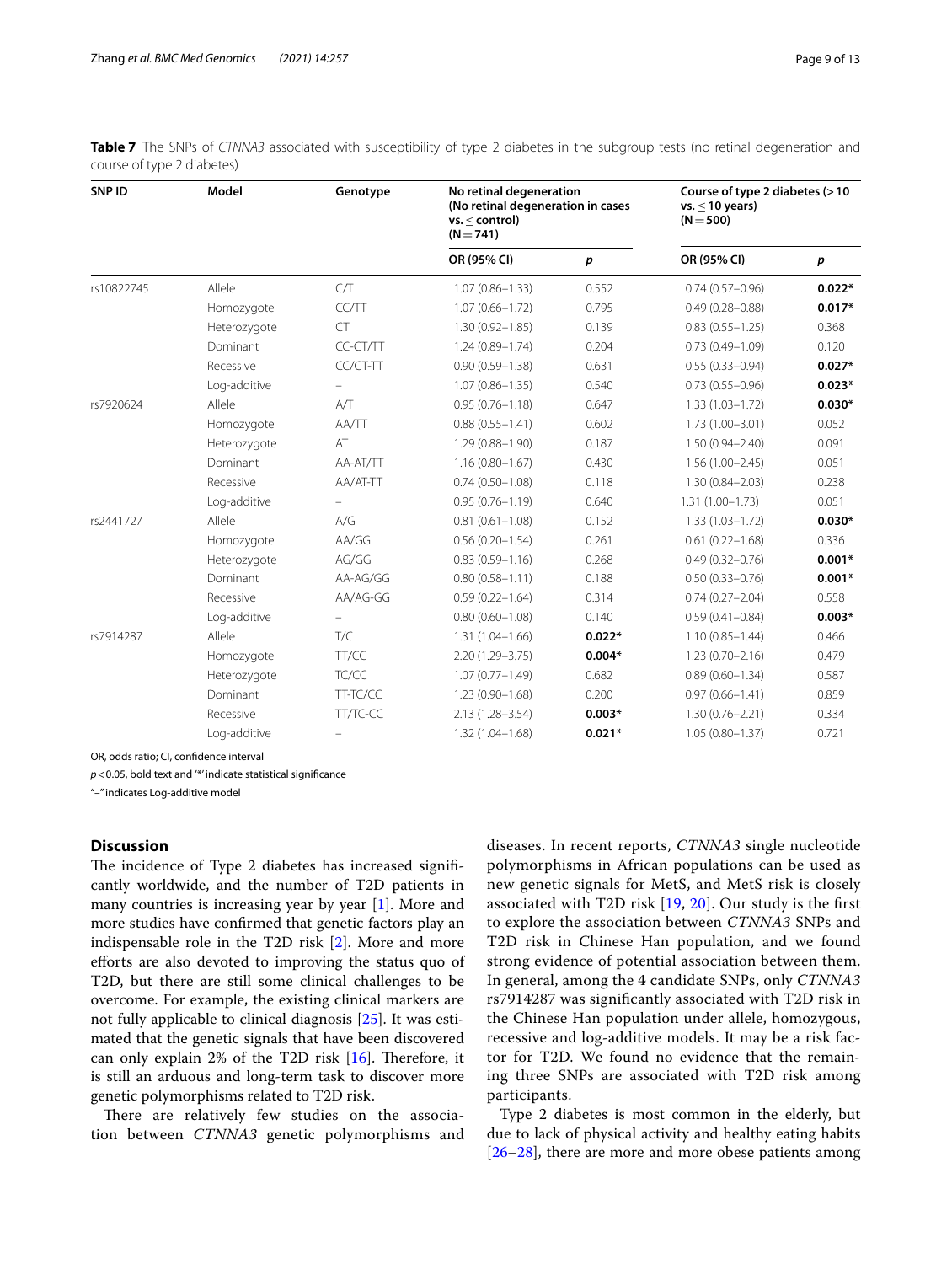| <b>Characteristics</b> | rs10822745          |                     |                     |          | rs7914287         |                     |                     |          |
|------------------------|---------------------|---------------------|---------------------|----------|-------------------|---------------------|---------------------|----------|
|                        | TT                  | TC                  | cc                  | р        | <b>TT</b>         | TC                  | cc                  | р        |
| <b>FBS</b>             | $7.22 \pm 2.93$     | $7.46 \pm 3.46$     | $7.23 \pm 4.01$     | 0.770    | $7.34 \pm 3.03$   | $7.31 \pm 3.44$     | $7.39 \pm 3.48$     | 0.976    |
| GHbA1c                 | $8.11 \pm 1.99$     | $8.17 \pm 2.16$     | $7.71 \pm 1.83$     | 0.212    | $7.6 \pm 1.79$    | $8.18 \pm 1.99$     | $8.11 \pm 2.2$      | 0.135    |
| TC                     | $3.5 \pm 1.48$      | $3.57 \pm 1.48$     | $3.73 \pm 4.43$     | 0.763    | $3.32 \pm 1.59$   | $3.64 \pm 3.03$     | $3.59 \pm 1.47$     | 0.598    |
| TG                     | $2.89 \pm 3.41$     | $2.66 \pm 2.68$     | $2.57 \pm 2.41$     | 0.670    | $2.44 \pm 3.55$   | $2.83 \pm 2.6$      | $2.69 \pm 2.97$     | 0.651    |
| <b>HDL</b>             | $1.03 \pm 0.28$     | $0.99 \pm 0.24$     | $1.26 \pm 1.63$     | $0.013*$ | $1.08 \pm 0.33$   | $1.1 \pm 1.04$      | $0.99 + 0.25$       | 0.306    |
| Urea                   | $6.36 \pm 2.39$     | $6.76 \pm 3.94$     | $6.1 \pm 2.19$      | 0.206    | $6.27 \pm 1.71$   | $6.4 \pm 2.44$      | $6.72 \pm 4.21$     | 0.494    |
| Cr                     | $70.78 \pm 55.46$   | $73.38 \pm 56.92$   | $65.54 \pm 29.61$   | 0.493    | $68.02 \pm 29.28$ | $68.17 \pm 26.33$   | $75.44 \pm 74.01$   | 0.320    |
| Cys-c                  | $0.99 \pm 0.47$     | $1.02 \pm 0.48$     | $1 \pm 0.34$        | 0.709    | $0.98 \pm 0.38$   | $1.03 \pm 0.34$     | $1 + 0.57$          | 0.690    |
| AST                    | $21.57 \pm 13.08$   | $22.01 \pm 16.46$   | $21.49 \pm 11.82$   | 0.939    | $72.62 \pm 12.84$ | $23.41 \pm 19.17$   | $19.84 \pm 8.59$    | $0.037*$ |
| AIT                    | $74.68 + 74.87$     | $74.67 + 77.39$     | $75.22 + 23.21$     | 0.982    | $23.08 \pm 14.14$ | $28.07 \pm 34.91$   | $71.97 + 15.68$     | $0.044*$ |
| GGT                    | $30.88 \pm 24.8$    | $34.61 \pm 39.41$   | $32.67 \pm 57.54$   | 0.652    | $29.63 \pm 19.1$  | $38.54 \pm 54.75$   | $28.72 \pm 20.7$    | $0.029*$ |
| LPa                    | $205.49 \pm 210.61$ | $214.26 \pm 223.75$ | $246.77 \pm 241.11$ | 0.392    | 199.82 ± 199.91   | $230.56 \pm 219.36$ | $209.44 \pm 233.49$ | 0.516    |

<span id="page-9-0"></span>**Table 8** Clinical characteristics of patients (N = 501) based on the genotypes of selected SNPs

*p* <0.05, bold text and '\*' represent statistical signifcance

FBS, fasting blood glucose; GHbA1c, glycosylated hemoglobin A1c; TC, total cholesterol; TG, triacylglycerol; HDL, high density lipoprotein; Cr, creatinine; Cys-c, cystatin c; AST, aspartate aminotransferase; ALT, alanine aminotransferase; GGT, gamma-glutamyltransferase; LPa, lysophosphatidic acid

children, adolescents and young people, which in turn leads to type 2 diabetes  $[29]$  $[29]$ . Therefore, we divide the participants according to the current status of T2D incidence and the potential risk factors of T2D for subgroup analysis, with a view to provide a valuable reference for T2D risk assessment in specifc populations. And

<span id="page-9-1"></span>

subgroup analysis for potential risk factors is an efective way to remove the infuence of confounding factors. Alcohol  $[21]$  $[21]$ , smoking  $[22]$  $[22]$  $[22]$ , and aging  $[23]$  $[23]$  $[23]$  have been reported as risk factors for T2D. In this study, rs2441727 signifcantly reduced the T2D risk among participants who were>60 years old, smoking, or drinking, and it also showed a trend to reduce the risk of T2D among participants who were  $\leq 60$  years old, no smoking/drinking. Our results indicate that *CTNNA3*-rs2441727 may be a protective factor for T2D in Chinese Han population, and this protective efect is not afected by the potential environmental risk factors of T2D. However, a large sample size and further verifcation tests are necessary to ensure that our results are more accurate.

Nevertheless, our study is the frst to report the correlation between *CTNNA3*-rs2441727 and T2D risk.

Whether in the overall or subgroup analysis (age>60 years old, smoking, drinking, male, BMI>24, and no retinal degeneration), *CTNNA3*-rs7914287 can increase the T2D risk under multiple genetic models among participants. However, it is worth noting that in the overall analysis, under the allelic inheritance model, the allele 'T' of rs7914287 seemed to show a tendency to reduce the risk of T2D, the result was not signifcant. We speculated that potential risk factors such as age>60 years old, males, smoking or drinking may promote the allele 'T' of rs7914287 to become a risk factor for T2D. In addition, we also found that the results of our study are similar to previous studies: Kautzky– Willer et al. have reported that T2D risk has gender differences. And this gender diference may be afected by environmental factors such as age and obesity rate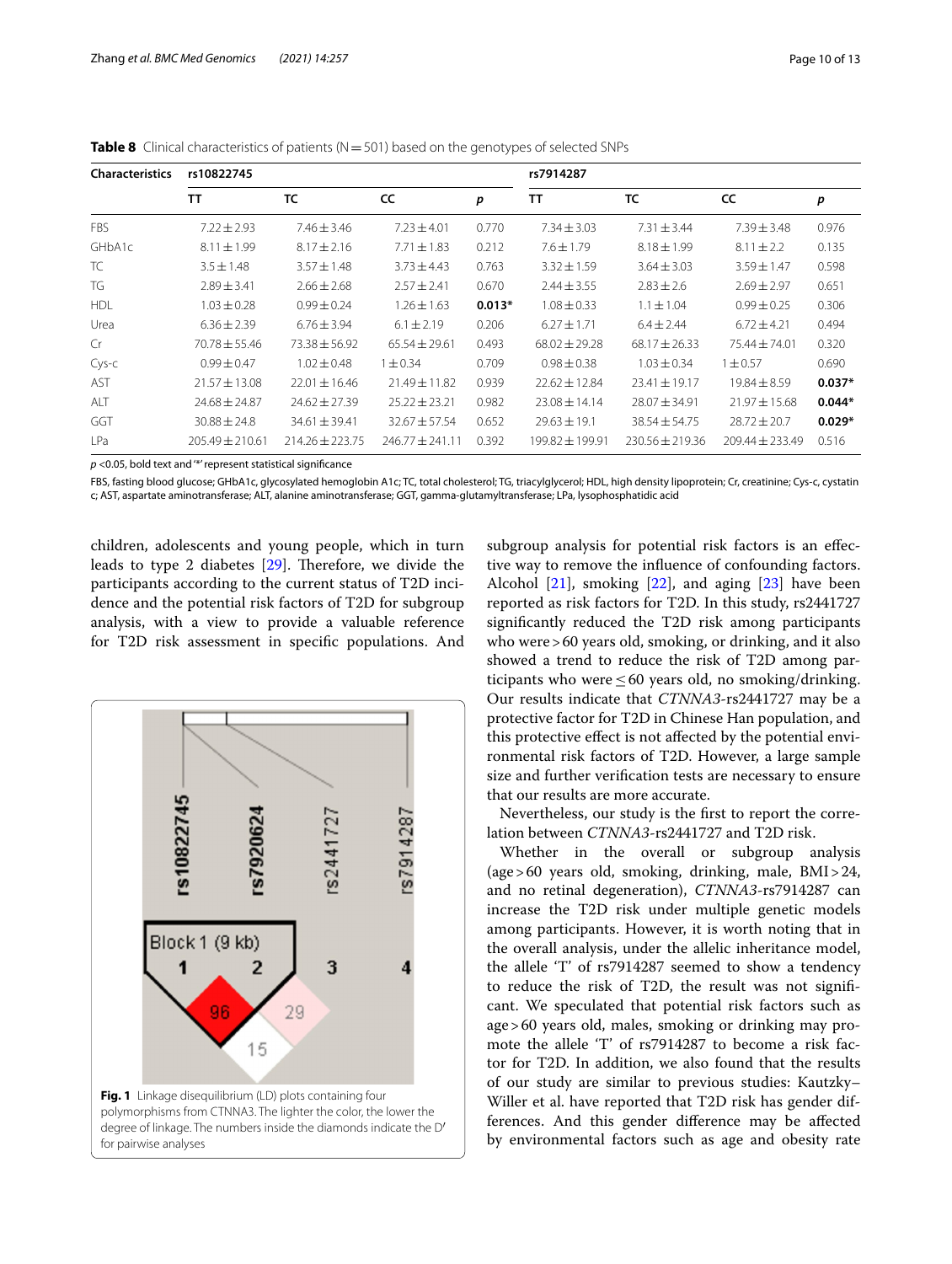

<span id="page-10-4"></span><span id="page-10-3"></span>**Table 9** SNP–SNP interaction models analyzed by the MDR method

| Training Bal. Acc | Testing Bal. Acc | OR (95% CI)         | <i>p</i> value | <b>CVC</b> |
|-------------------|------------------|---------------------|----------------|------------|
| 0.537             | 0.520            | $1.35(1.05 - 1.73)$ | 0.0191         | 9/10       |
| 0.557             | 0.541            | 1.58 (1.23-2.04)    | 0.0003         | 9/10       |
| 0.582             | 0.525            | $1.96(1.52 - 2.54)$ | < 0.0001       | 9/10       |
| 0.607             | 0.543            | $2.41(1.86 - 3.12)$ | < 0.0001       | 10/10      |
|                   |                  |                     |                |            |

MDR, multifactor dimensionality reduction; Bal. Acc., balanced accuracy; CVC, cross-validation consistency; OR, odds ratio; 95% CI, 95% confdence interval  $p$  values were calculated using  $\chi^2$  tests;  $p$  < 0.05 and bold text indicate statistical significance

[[30\]](#page-12-0). Our study also found that the association between *CTNNA3*-rs7914287 and T2D risk had gender diferences. Increased BMI is strongly associated with T2D risk [\[31](#page-12-1)]. Our study also found that rs7914287 was significantly associated with T2D risk among participants with BMI>24. In addition to the above fndings, we found that *CTNNA3*-rs7914287 was a risk factor for T2D patients with no retinal degeneration. However, numerous studies have reported that retinal degeneration is closely related to T2D [\[32](#page-12-2), [33](#page-12-3)]. Combined with the results of this study, *CTNNA3*-rs7914287 can signifcantly increase the risk of T2D participants and may not be afected by retinal degeneration or not.

In summary, rs7914287 is a risk factor for T2D. And potential risk factors such as age>60 years old, males, smoking or drinking et al. may have a synergistic efect with rs7914287 in increasing the risk of T2D.

And we were also pleasantly surprised to fnd that the levels of AST, ALT and GGT of T2D patients were signifcantly diferent under diferent genotypes of rs7914287. And there were studies have reported that the increase in AST, ALT and GGT levels may be related to the increased risk of T2D [[32,](#page-12-2) [34](#page-12-4), [35\]](#page-12-5). In our study, the T2D participants had signifcantly higher AST, ALT and GGT levels under the rs7914287 TC genotype. Therefore, we speculate that *CTNNA3*-rs7914287 may increase the T2D risk by afecting the levels of AST, ALT and GGT. But this is just a speculation, *CTNNA3*-rs7914287 mechanism in the pathogenesis of T2D risk remains unclear, further research is needed. Nevertheless, our study suggest that *CTNNA3* genetic polymorphism may be a new genetic signal of T2D risk in Chinese Han population, providing new ideas and valuable references for clinical early prevention and individualized treatment of T2D in Chinese Han population.

It is worth noting that our study still has certain limitations. If the sample size is further expanded for research verifcation, it will be more helpful to confrm the results of our study.

# **Conclusion**

In summary, we found that *CTNNA3* genetic polymorphisms can be used as a new genetic signal of T2D risk in Chinese Han population. Especially, *CTNNA3*-rs7914287 showed an outstanding and signifcant association with T2D risk in both overall analysis and subgroup analysis. Our study has provided valuable data supplements for the T2D susceptibility loci in Chinese Han population.

# **Supplementary Information**

The online version contains supplementary material available at [https://doi.](https://doi.org/10.1186/s12920-021-01105-8) [org/10.1186/s12920-021-01105-8](https://doi.org/10.1186/s12920-021-01105-8).

<span id="page-10-1"></span><span id="page-10-0"></span>**Additional fle 1. Supplemental table 1** Clinical characteristics of patients based on the genotypes of selected SNPs.

<span id="page-10-2"></span>**Additional fle 2. Supplementary table 2** The FPRP and statistical power values of the positive results in this study.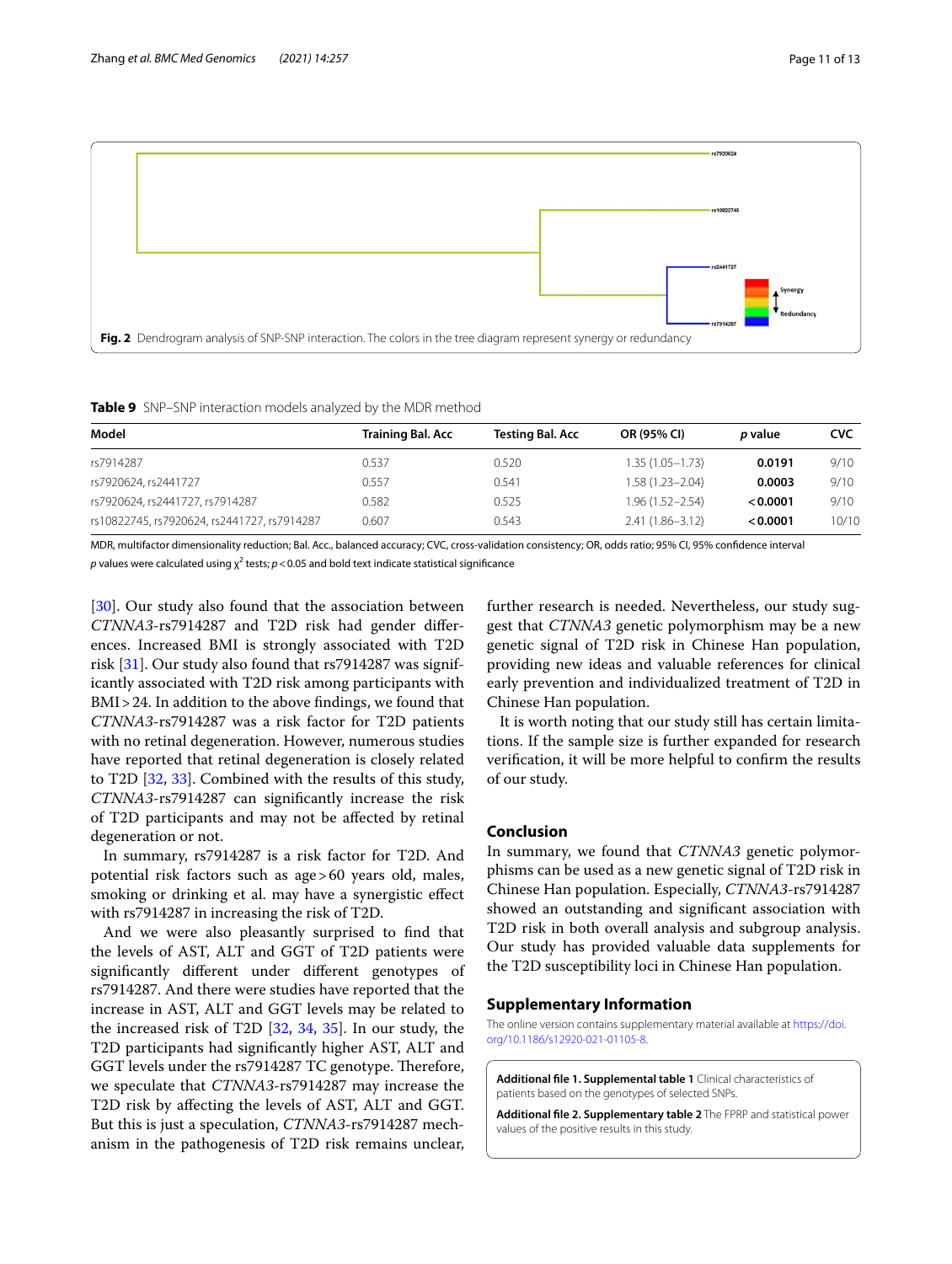**Additional fle 3. Supplemental table 3** Haplotype frequencies and the association with the risk of T2D.

#### **Acknowledgements**

We thank all the participants from Hainan General Hospital for providing blood samples and all people involved in this study.

#### **Authors' contributions**

YD and Yunjun Zhang designed this study protocol and drafted the manuscript; XZ and WD performed the DNA extraction and genotyping; JS and ML performed the data analysis; Yutian Zhang and Yunjun Zhang performed the sample collection and information recording. YD conceived and supervised the study. All authors read and approved the fnal manuscript.

#### **Funding**

This study was supported by Hainan Province Health Industry Research Project (No. 20A200239).

#### **Availability of data and materials**

The datasets generated and/or analysed during the current study are available in the [Zenodo] repository, <https://doi.org/10.5281/zenodo.5251076>.

#### **Declarations**

#### **Ethics approval and consent to participate**

This study was conducted under the standard approved by the Ethics Committee of Hainan General Hospital, and conformed to the ethical principles for medical research involving humans of the World Medical Association Declaration of Helsinki. All participants signed informed consent forms before participating in this study.

#### **Consent for publication**

Not applicable.

#### **Competing interests**

The authors declared that they have no conficts of interest.

#### **Author details**

<sup>1</sup> Department of General Practice, Hainan General Hospital, #19, Xiuhua Road, Xiuying District, Haikou 570311, Hainan, People's Republic of China. <sup>2</sup> Health Center, Hainan General Hospital, Haikou 570311, Hainan, People's Republic of China.

Received: 17 May 2021 Accepted: 11 October 2021

#### **References**

- <span id="page-11-0"></span>Laakso M. Biomarkers for type 2 diabetes. Mol Metab. 2019;27S(Suppl):S139–46.
- <span id="page-11-15"></span>2. Langenberg C, Lotta LA. Genomic insights into the causes of type 2 diabetes. Lancet. 2018;391(10138):2463–74.
- 3. Tremblay J, Hamet P. Environmental and genetic contributions to diabetes. Metab Clin Exp. 2019;100s:153952.
- <span id="page-11-1"></span>4. Sirdah MM, Reading NS. Genetic predisposition in type 2 diabetes: a promising approach toward a personalized management of diabetes. Clin Genet. 2020;98(6):525–47.
- <span id="page-11-2"></span>5. Thomas F, Balkau B, Vauzelle-Kervroedan F, Papoz L. Maternal efect and familial aggregation in NIDDM. The CODIAB Study. CODIAB-INSERM-ZENECA Study Group. Diabetes. 1994;43(1):63–7.
- 6. Poulsen P, Grunnet LG, Pilgaard K, Storgaard H, Alibegovic A, Sonne MP, et al. Increased risk of type 2 diabetes in elderly twins. Diabetes. 2009;58(6):1350–5.
- 7. Sanghera DK, Blackett PR. Type 2 diabetes genetics: beyond GWAS. J Diabetes Metab. 2012;3(198):6948.
- <span id="page-11-3"></span>8. Cole JB, Florez JC. Genetics of diabetes mellitus and diabetes complications. Nat Rev Nephrol. 2020;16(7):377–90.
- <span id="page-11-4"></span>9. Sladek R, Rocheleau G, Rung J, Dina C, Shen L, Serre D, et al. A genomewide association study identifes novel risk loci for type 2 diabetes. Nature. 2007;445(7130):881–5.
- 10. Frayling TM, Timpson NJ, Weedon MN, Zeggini E, Freathy RM, Lindgren CM, et al. A common variant in the FTO gene is associated with body mass index and predisposes to childhood and adult obesity. Science. 2007;316(5826):889–94.
- 11. Scott LJ, Mohlke KL, Bonnycastle LL, Willer CJ, Li Y, Duren WL, et al. A genome-wide association study of type 2 diabetes in Finns detects multiple susceptibility variants. Science. 2007;316(5829):1341–5.
- 12. Saxena R, Voight BF, Lyssenko V, Burtt NP, de Bakker PI, Chen H, et al. Genome-wide association analysis identifes loci for type 2 diabetes and triglyceride levels. Science. 2007;316(5829):1331–6.
- 13. Steinthorsdottir V, Thorleifsson G, Reynisdottir I, Benediktsson R, Jonsdottir T, Walters GB, et al. A variant in CDKAL1 infuences insulin response and risk of type 2 diabetes. Nat Genet. 2007;39(6):770–5.
- 14. Vujkovic M, Keaton JM, Lynch JA. Discovery of 318 new risk loci for type 2 diabetes and related vascular outcomes among 1.4 million participants in a multi-ancestry meta-analysis. Nat Gentics. 2020;52(7):680–91.
- <span id="page-11-5"></span>15. Mashal S, Khanfar M, Al-Khalayfa S, Srour L, Mustafa L, Hakooz NM, et al. SLC30A8 gene polymorphism rs13266634 associated with increased risk for developing type 2 diabetes mellitus in Jordanian population. Gene. 2021;768:145279.
- <span id="page-11-6"></span>16. Mahajan A, Taliun D, Thurner M, Robertson NR, Torres JM, Rayner NW, et al. Fine-mapping type 2 diabetes loci to single-variant resolution using high-density imputation and islet-specifc epigenome maps. Nat Genetics. 2018;50(11):1505–13.
- <span id="page-11-7"></span>17. Bacchelli E, Ceroni F, Pinto D, Lomartire S, Giannandrea M, D'Adamo P, et al. A CTNNA3 compound heterozygous deletion implicates a role for αT-catenin in susceptibility to autism spectrum disorder. J Neurodev Disord. 2014;6(1):17.
- <span id="page-11-8"></span>18. Chiarella SE, Rabin EE. αT-catenin: a developmentally dispensable, disease-linked member of the α-catenin family. Tissue Barriers. 2018;6(2):e1463896.
- <span id="page-11-9"></span>19. Eckel RH, Grundy SM, Zimmet PZ. The metabolic syndrome. Lancet. 2005;365(9468):1415–28.
- <span id="page-11-10"></span>20. Tekola-Ayele F, Doumatey AP, Shriner D, Bentley AR, Chen G, Zhou J, et al. Genome-wide association study identifes African-ancestry specifc variants for metabolic syndrome. Mol Genet Metab. 2015;116(4):305–13.
- <span id="page-11-11"></span>21. Cullmann M, Hilding A, Östenson CG. Alcohol consumption and risk of pre-diabetes and type 2 diabetes development in a Swedish population. Diabet Med. 2012;29(4):441–52.
- <span id="page-11-12"></span>22. Manson JE, Ajani UA, Liu S, Nathan DM, Hennekens CH. A prospective study of cigarette smoking and the incidence of diabetes mellitus among US male physicians. Am J Med. 2000;109(7):538–42.
- <span id="page-11-13"></span>23. Wu Y, Ding Y, Tanaka Y, Zhang W. Risk factors contributing to type 2 diabetes and recent advances in the treatment and prevention. Int J Med Sci. 2014;11(11):1185–200.
- <span id="page-11-14"></span>24. He J, Zou Y, Liu X, Zhu J, Zhang J, Zhang R, et al. Association of common genetic variants in pre-microRNAs and neuroblastoma susceptibility: a two-center study in Chinese children. Mol Ther Nucleic Acids. 2018;11:1–8.
- <span id="page-11-16"></span>25. Wang X, Bao W, Liu J, Ouyang YY, Wang D, Rong S, et al. Infammatory markers and risk of type 2 diabetes: a systematic review and meta-analysis. Diabetes Care. 2013;36(1):166–75.
- <span id="page-11-17"></span>26. Malik VS, Popkin BM, Bray GA, Després JP, Willett WC, Hu FB. Sugar-sweetened beverages and risk of metabolic syndrome and type 2 diabetes: a meta-analysis. Diabetes Care. 2010;33(11):2477–83.
- 27. Imamura F, O'Connor L, Ye Z, Mursu J, Hayashino Y, Bhupathiraju SN, et al. Consumption of sugar sweetened beverages, artifcially sweetened beverages, and fruit juice and incidence of type 2 diabetes: systematic review, meta-analysis, and estimation of population attributable fraction. BMJ. 2015;351:h3576.
- <span id="page-11-18"></span>28. Hemmingsen B, Gimenez-Perez G, Mauricio D, Roqué IFM, Metzendorf MI, Richter B. Diet, physical activity or both for prevention or delay of type 2 diabetes mellitus and its associated complications in people at increased risk of developing type 2 diabetes mellitus. Cochrane Database Syst Rev. 2017;12(12):Cd003054.
- <span id="page-11-19"></span>29. Basu S, Yoffe P, Hills N, Lustig RH. The relationship of sugar to populationlevel diabetes prevalence: an econometric analysis of repeated crosssectional data. PLoS ONE. 2013;8(2):e57873.